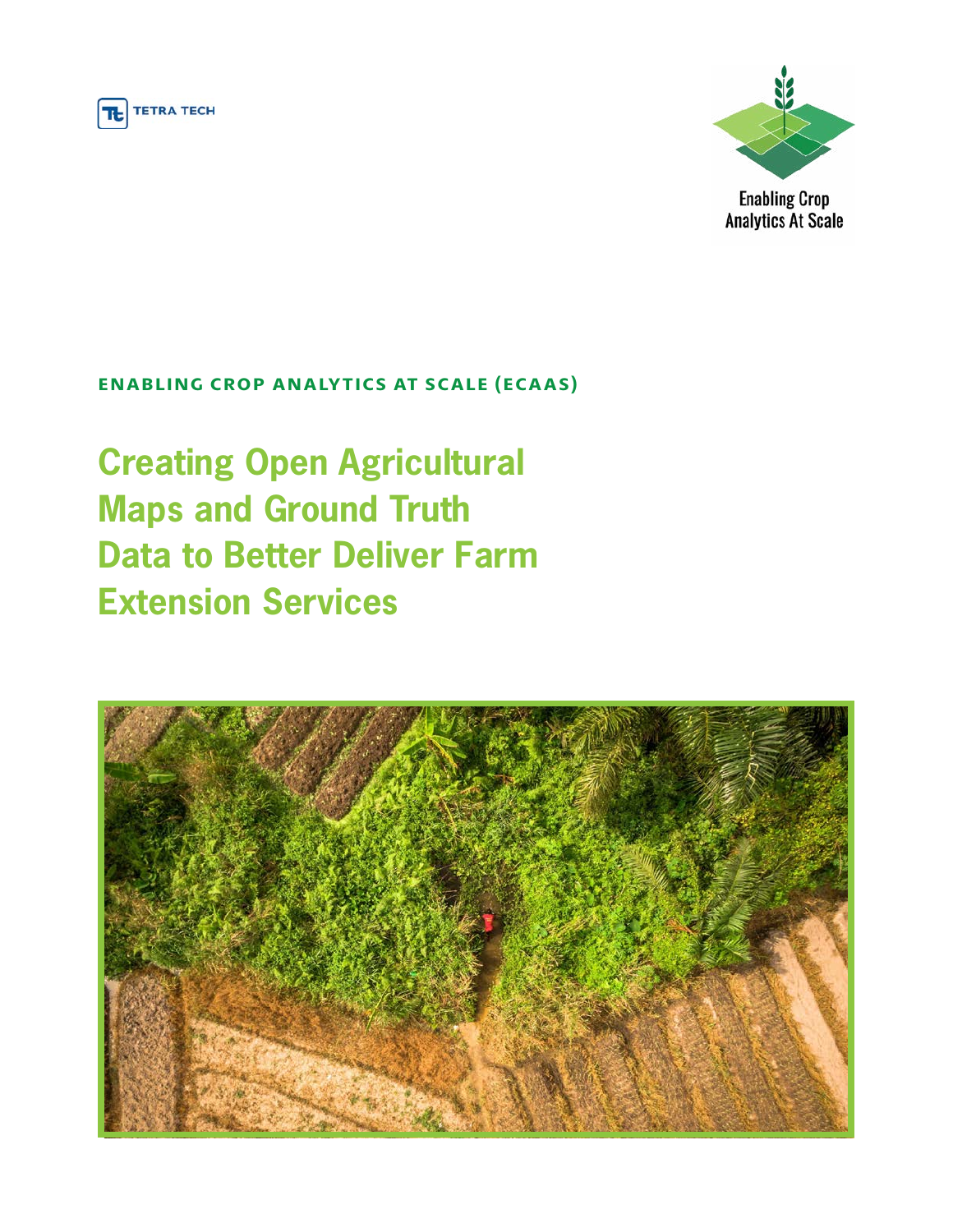Prepared by



in collaboration with

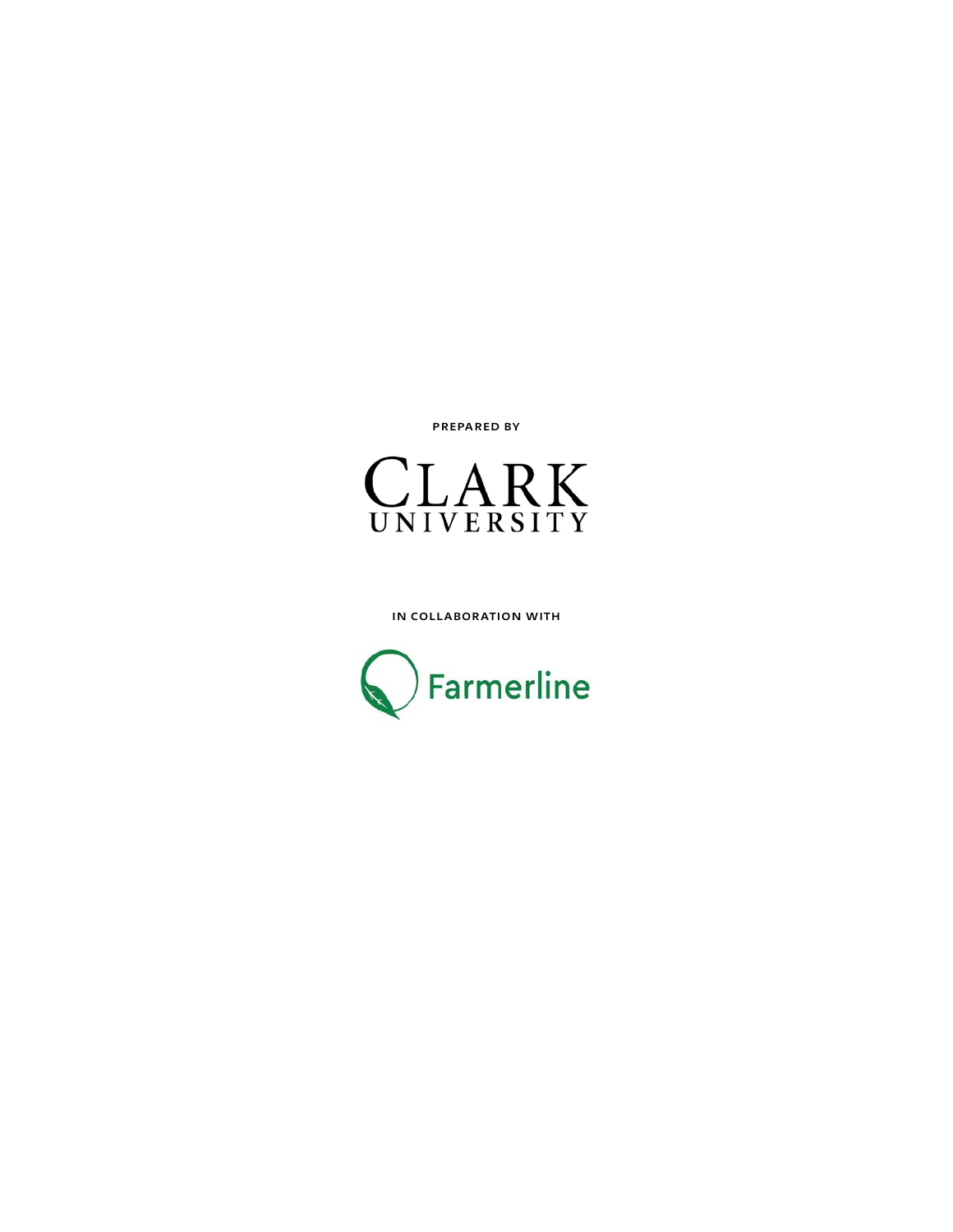# **Contents**

| 1                       |                                                                                                           |    |
|-------------------------|-----------------------------------------------------------------------------------------------------------|----|
| $\overline{\mathbf{2}}$ | Field Team Recruitment and Training <b>Manual</b> 2                                                       |    |
| 3                       | Mergdata Database Improvements <b>Mergdata</b> 4                                                          |    |
| 4                       | <b>Using Drones to Improve</b><br>Sample Characteristics <b>Manual According to the Characteristics</b> 5 |    |
|                         |                                                                                                           |    |
|                         |                                                                                                           |    |
| 5                       |                                                                                                           |    |
|                         | 5.1 Improved training/testing of Random Forests <b>Manual</b> 9                                           |    |
|                         | 5.2 More advanced models <b>Exercise 2008</b> 11                                                          |    |
| 6                       | <b>Expansion Regions 2008 2008 2008 2008 2008 212</b>                                                     |    |
| 7                       | Use of the crop maps <b>contained</b> the crop maps <b>contained the crop</b> maps <b>14</b>              |    |
|                         | 7.1 Integration in Farmerline Business Model <b>Manual</b> 14                                             |    |
|                         | 7.1.1 Overlay into maps for Farmer support <b>Manual</b> 14                                               |    |
|                         | 7.1.2 Crop Marketing Estimation and Sourcing <b>Markon</b> 14                                             |    |
|                         |                                                                                                           |    |
|                         | 7.2 Code and Data Availability <b>Manual According to the Contract Office</b> 15                          |    |
| 8                       | <b>Sustainability plan <u>with the contract of</u> 16</b>                                                 |    |
|                         | Appendix 17                                                                                               |    |
|                         | A.1 Stage 1: Stratification <b>Manual Excess 2018</b> 17                                                  |    |
|                         | A.2 Stage 2: Clustering <b>Election 2018</b>                                                              |    |
|                         | <b>A.3 Stage 3: Selecting clusters</b>                                                                    |    |
|                         | along the randomized driving route <b>Manual Community</b> and along the randomized driving route         | 19 |
|                         | A.4 Stage 4: Sampling within clusters <b>Manual Stage 4: Sampling within clusters</b>                     | 20 |
|                         | A.5 Summary <b>Executive Construction of the Summary</b>                                                  | 23 |
|                         | References <b>2008</b>                                                                                    | 24 |

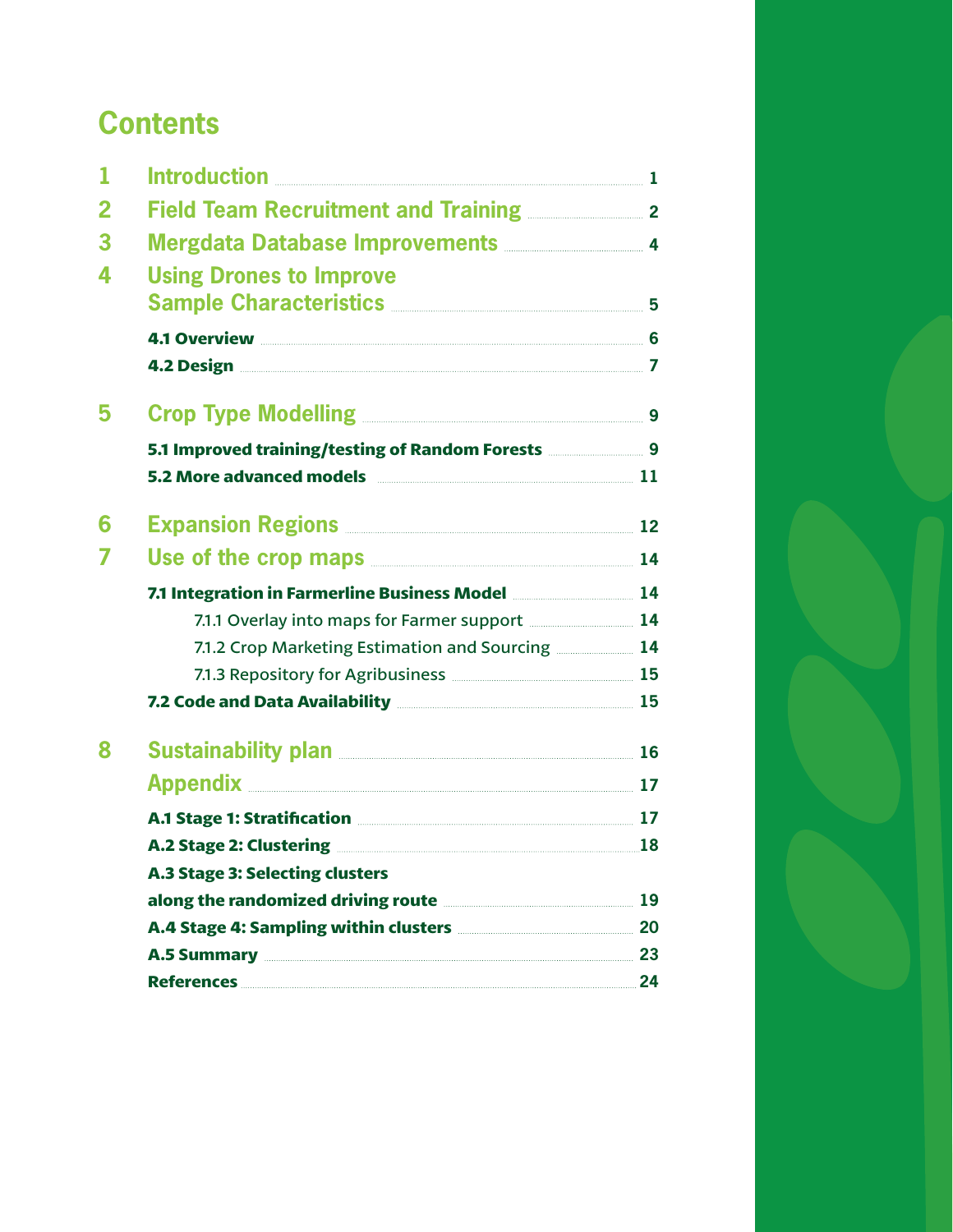# <span id="page-3-0"></span>**1 Introduction**

This document presents a scale-up plan for the 'Enabling Crop Analytics at Scale' project. The current project is designed to support smallholders who lack access to the inputs and information that can help boost their productivity and resilience to major sources of volatility in some regions of Ghana. The project uses cropland boundary data generated by an advanced cropland mapping system to enable the extension team to collect crop type observations on the ground, which are then used to develop crop type maps from farmers. The process of making the maps entails combining:

- **1.** An agricultural extension team equipped with an award-winning, high-tech farmer engagement platform; Mergdata, with
- **2.** An advanced cropland mapping system.

The process of generating this essential ground truth and map data will help Farmerline to improve the quality and reach of our extension services as this project will fold into our existing Farmer services (B2F) and Business to Business (B2B) models.

The first project focuses on four districts covering two seasons: Ejura Sekyedumase, Sekyere West, Nkoranza, and Tain (enclosed by the red outline in Figure 1.1). During the first season, field collection efforts focused on Ejura Sekyedumase and Sekyere West districts (orange in Figure 1.1). For the second season, data collection was expanded to the Tain and Nkoranza districts (yellow in Figure 1.1). The crop types considered for both collections were maize, rice, and a general grouping of other crop types, including vegetables such as pepper and okra. The scaling-up plan describes improvements that we propose to implement, based on lessons learned during the first season, and a plan for extending the project scope to cover a broader region that includes 31 districts in northern Ghana, including the Northern, Upper East, and Upper West regions (blue outline in Figure 1.1).

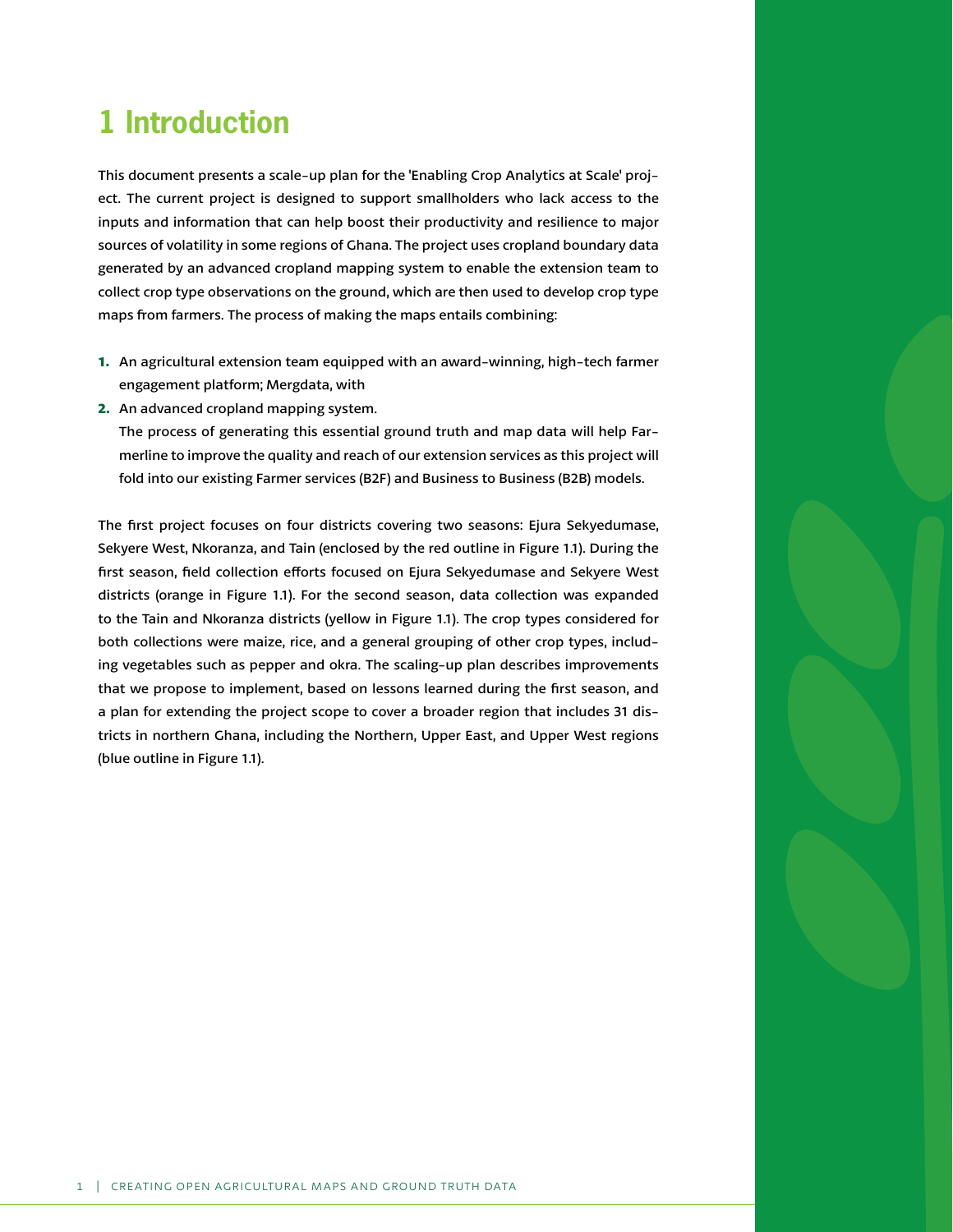<span id="page-4-0"></span>

#### **Figure 1.1:**

The mapping region of the current project (red outline), showing the four districts where collections are being focused. The orange cluster was the focus of season 1, and the yellow was the focus of season 2. The mapping region extends slightly beyond the boundaries of the districts. The proposed scale-up region is outlined in blue.

## **2 Field Team Recruitment and Training**

We will recruit field teams from Farmerline's network of agents, spearheaded by Farmerline's Agent Development Manager, for the geographical expansion of the project. Following that, the recruited agents will participate in a series of training for data collection particularly focusing on the protocols for field mapping. The new recruits will connect with the existing agents in the Ejura Sekyedumase, Sekyere West, Nkoranza, and Tain districts who assisted in the delineating of the field boundaries in the previous data collection seasons.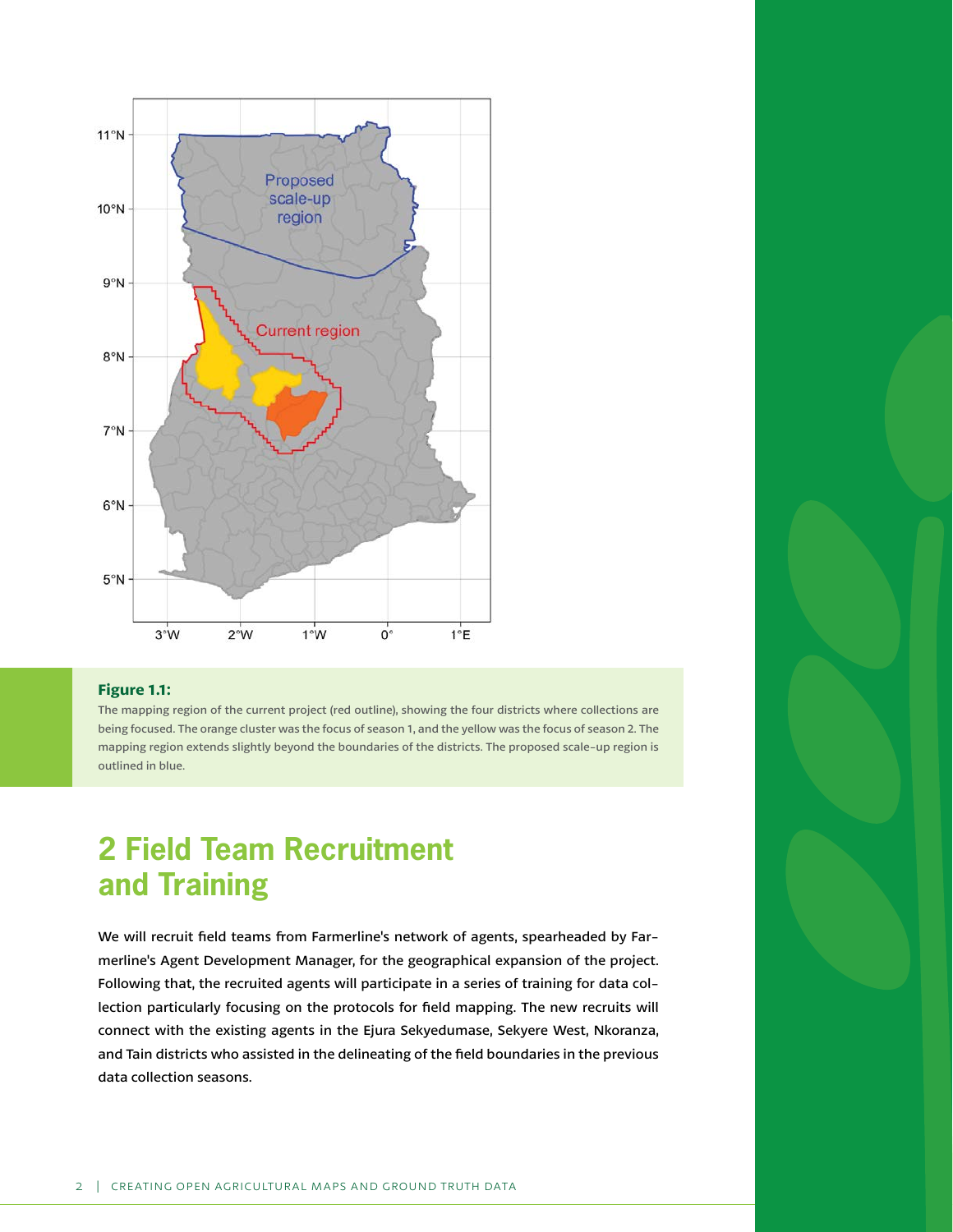The trainings will provide an overview and refresher of Mergdata mobile (Android) application which has both online and offline capabilities. Agents will practice with Mergdata and will practice interviewing respondents and guiding them through questions so they better understand the overall application. In addition, we will provide the field team a step-by-step training on how to use the app for field mapping using both theoretical and practical approaches. A user manual with high-quality screenshots will accompany this training so that field teams can subsequently refer to the manual for information and guidance. During training, we will brief the field agents on the project objectives to help them answer questions from farmer participants.

The field teams will consist of two agents each, who will visit farming communities for the mapping and data collection. The pairing is mainly to provide some partnership and security during the mapping of farms. Each field team will be assigned a group of farmers to visit, and each team will arrange on farm visits with the farmer for mapping and data collection. The farmers will direct the field team on their farm boundaries to ensure effective mapping and data collection.

The results from the first crop type mapping exercise highlighted several improvements that we will make regarding the training and management of field teams, and how field data are collected:

### **3. Calibration of GPS devices used with the Mergdata platform:**

As part of new and refresher trainings, the field agents will undertake an exercise that demonstrates best practices for calibrating GPS devices used in delineating field boundaries. This includes a Mergdata protocol that allows capture only when GPS error is less than 5m and ensures that polygons are closed and completed as soon as the perimeter is completed. These steps will minimize the amount of post-collection data processing, which hampers the ability to automate model training and validation.

### **4. Improving capture of photos associated with field plots:**

We will further train the agents on the best process of image capture, including correct camera angle (in landscape view and looking across the field to include crops and background in all the frames) and recommended points of capture relative to the field (from each of the four sides of the field). Making these practices consistent will enhance the understanding of field context. In addition, we will improve the Mergdata application so that the field-captured reference images include EXIF data with GPS coordinates embedded in the photo. These data can help verify image location to help in understanding the field/scene context.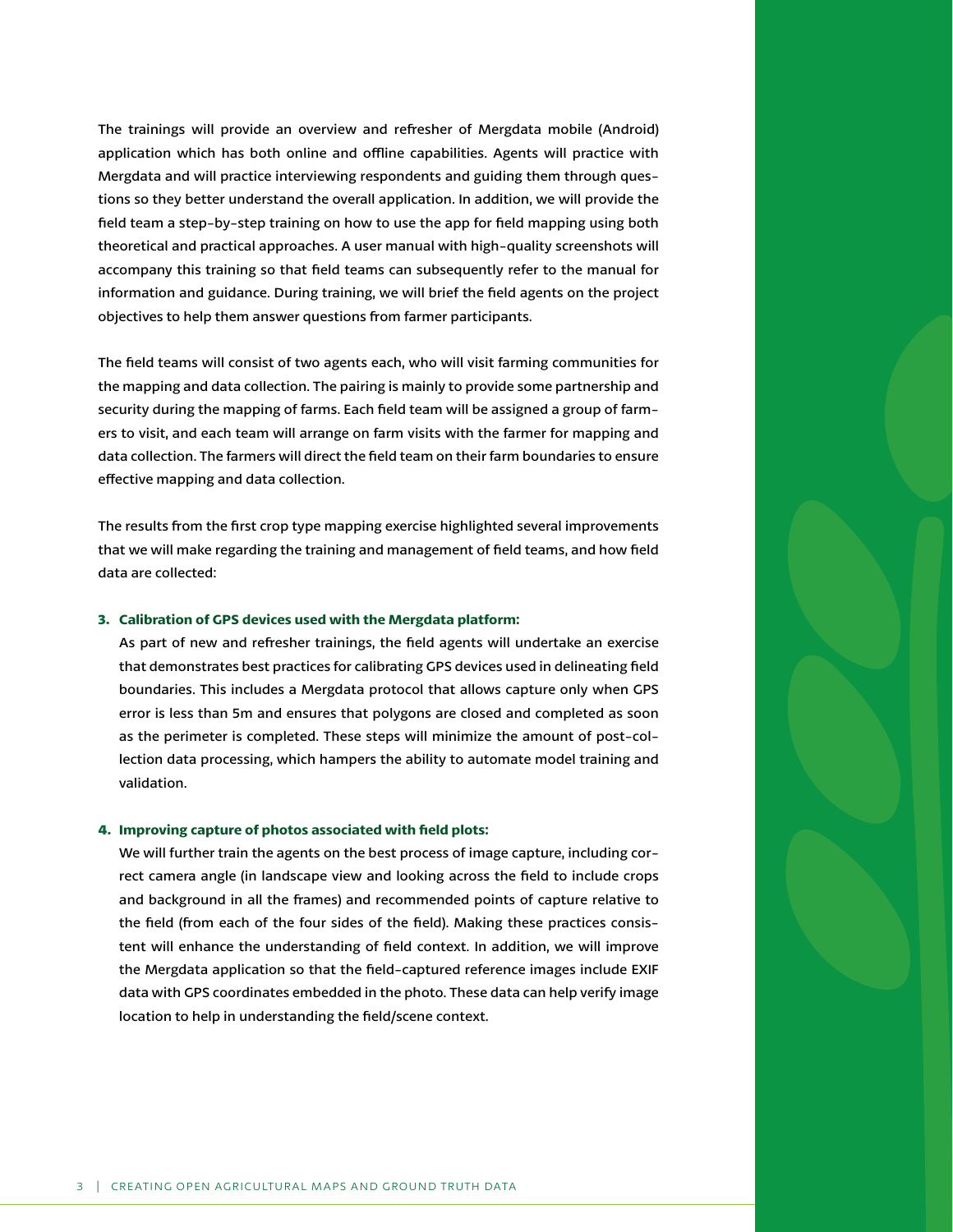

#### **5. Hiring new teams to expand geographic coverage:**

Transportation was a significant impediment for field teams during the first season, which limited the geographic spread of sampling efforts and the diversity of crop types captured. To overcome these limitations, field agent selection will largely depend upon where their home bases are, with the home bases selected to maximize the geographic spread of field teams. This will help minimize the cost of transportation, spread, and increase sampling efforts.

#### **6. Overcoming lack of cell network and electricity:**

Field collection protocols will ensure that agents find a strong internet connection and sync data on Friday of every week, to ensure that data collected outside connectivity areas are uploaded in a timely manner. We will provide agents with extra battery packs to overcome the inability to charge equipment in areas without electricity.

### **7. Improved liaison with farmer groups, to increase the number of crop types and spread of regions sampled:**

The project team will liaise with farmer group heads and opinion leaders to obtain details regarding the dates and locations of group meeting days so that the team can be present and have interactions with farmers of the individuals' groups, and not just the leaders.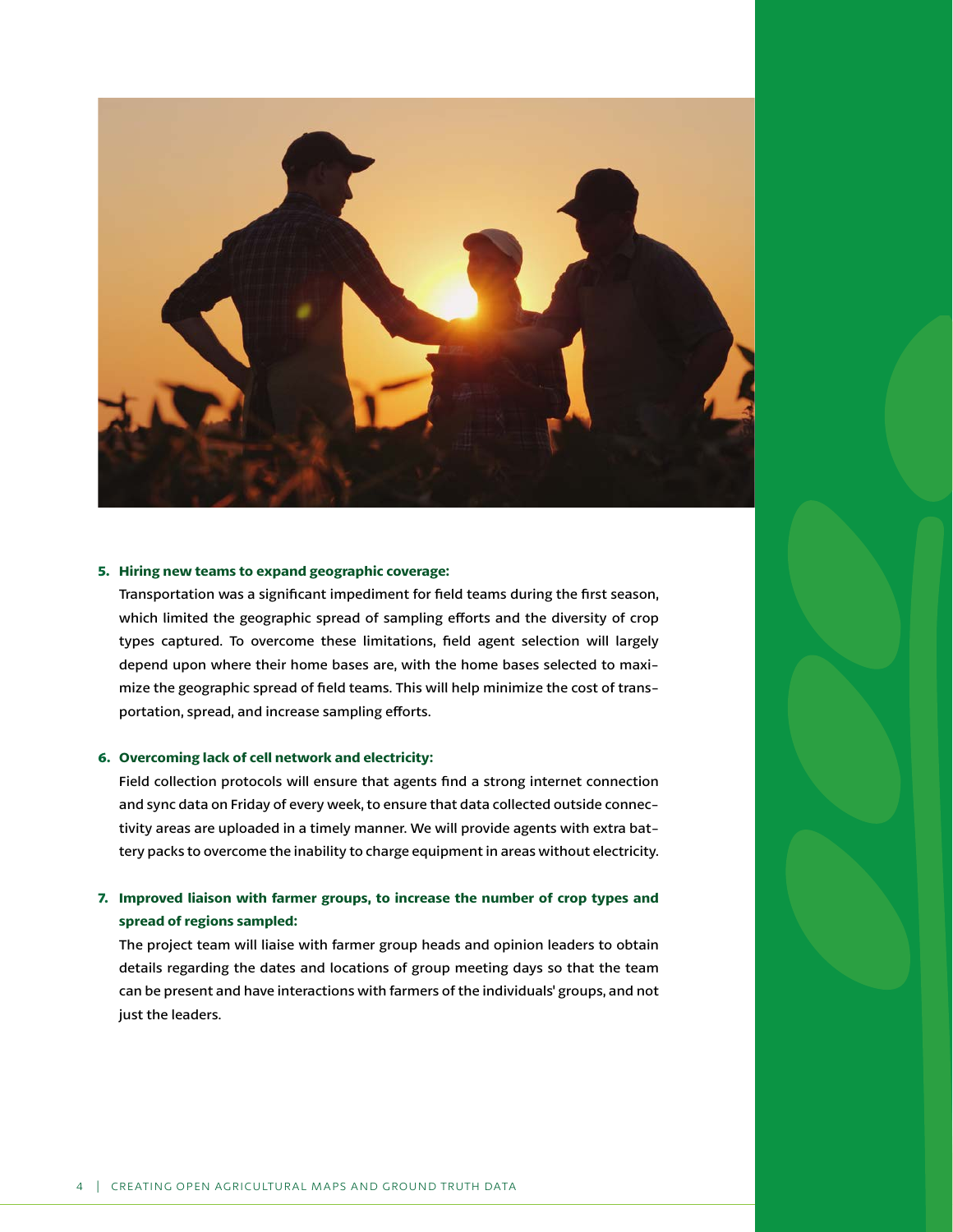# <span id="page-7-0"></span>**3 Mergdata Database Improvements**

After assessment of the application, we will implement a round of improvements to the Mergedata application. As an improvement, the Mergdata android app will present already mapped farms so that field agents can prompt the farmer to ensure the right boundaries are collected when there are overlaps. A feature will also be implemented to the mapped field that will include geometries collected by GPS in smartphones that are synced to the Mergdata web platform to ensure that the polygons are topologically valid.

To further improve the post-acquisition control, we will add an initial automated cleaning step in which raw field geometries are passed through a cleaning script that removes overlapping fields boundaries and self-intersections. We will run this process prior to the manual procedure we have already developed to check the integrity of the mapped area by visualizing the plot borders against satellite imagery.



**Figure 3.1:**  Current Mapping Interface

**Figure. 3.2:** Interface with geometries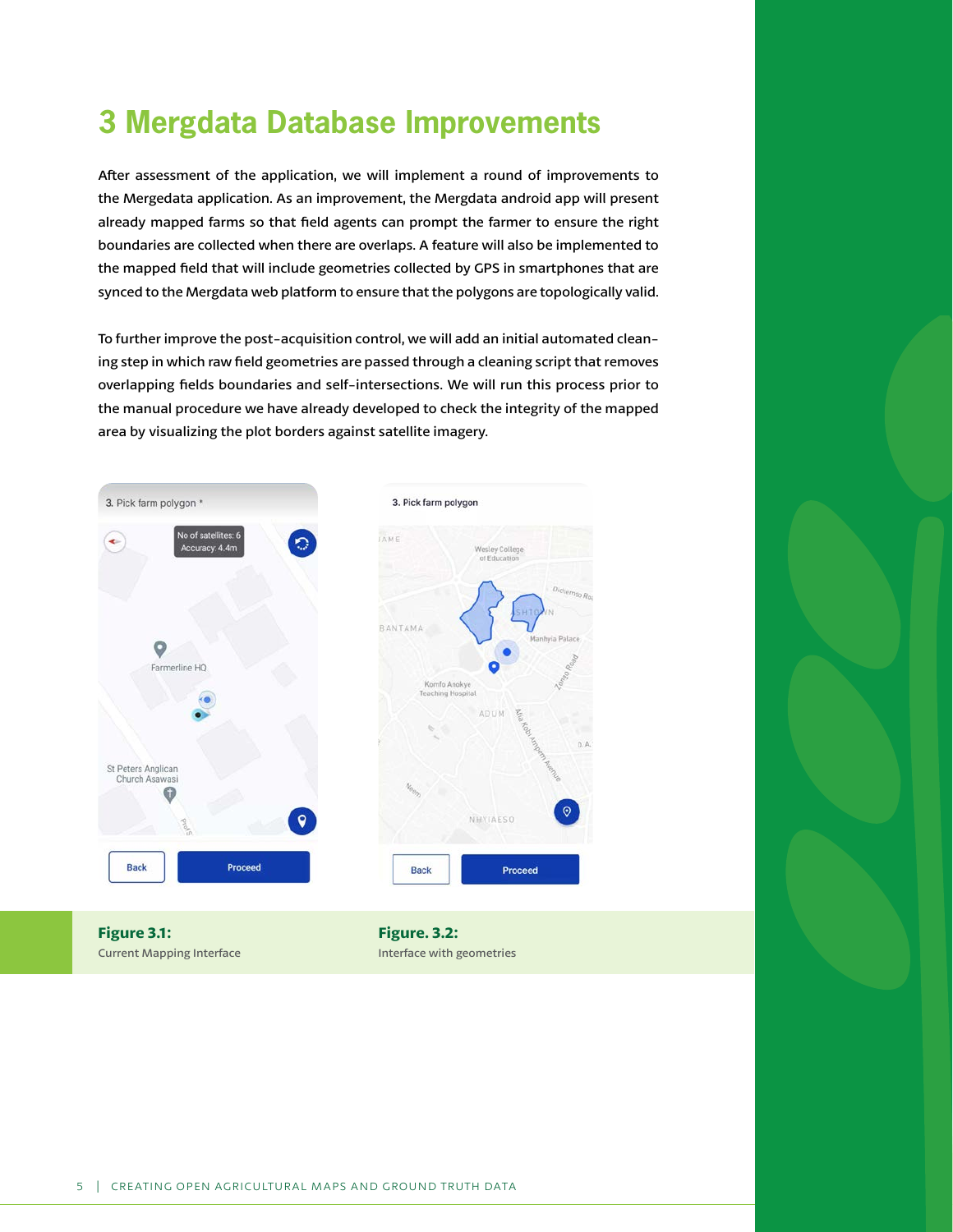## <span id="page-8-0"></span>**4 Using Drones to Improve Sample Characteristics**

## **4.1 Overview**

The first season revealed several operational constraints (see D1.7) that undermined the geographic coverage and balance of the sample, which negatively impacted the ability to develop and assess the reliability of crop type maps. These constraints included:

- $\geq$  The need to enroll farmers and secure their consent for data collection, which often included working through specific farmer organizations, thus limiting the geographic extent of sampling and biasing the collection towards specific crops;
- $\geq$  Transportation challenges, including poor roads and other movement barriers (e.g. flooded river crossings) further limited the geographic spread, as field teams were generally constrained to operate within a one-hour travel (by motorcycle) radius around their home bases;
- $\geq$  Lack of electricity in many areas further reduced the number of samples that could be collected during operations, thereby further constraining the sampling geography.

The initial sample was thus geographically clustered and skewed towards maize fields. The sample imbalance made it difficult to train a robust and unbiased model to distinguish between maize, rice, and other crop types. Furthermore, the constraints meant that field data were not collected following a probability-based design, which typically requires randomization (Stehman and Foody, 2019). The map reference sample we extracted from the data was therefore unlikely to be fully representative of the distribution of crops in our mapping region, which undermined our ability to objectively assess map accuracy.

To address this shortcoming, particularly the need to obtain a representative map reference sample and to facilitate the sustained and efficient collection of crop type groundtruth data over large areas, we propose to expand our sampling scheme to include the use of unoccupied aerial vehicles (UAS or drones) to collect <5 cm resolution, near-ground imagery. We will use this imagery to label (both manually and through separately developed classification models) the boundaries of individual fields and the primary crop types growing within them, as well as additional features that may affect the performance of mapping models (e.g. the frequency of tree cover in fields; variability in soil cover). The advantage of using UAS is that they can cover large areas for far less cost than a field agent, enabling the collection of data over many more fields and crop types. Their capacity to collect accurate crop type ground-truth was demonstrated by recent work in Rwanda (Chew et al, 2020; Hegarty-Craver et al, 2020). Here we propose to use UAS to address a critical but hard-to-satisfy requirement of ground-truth, which is to provide a sample that not only improves the size, spatial coverage, and balance of the training dataset but can be more readily designed to provide a probability sample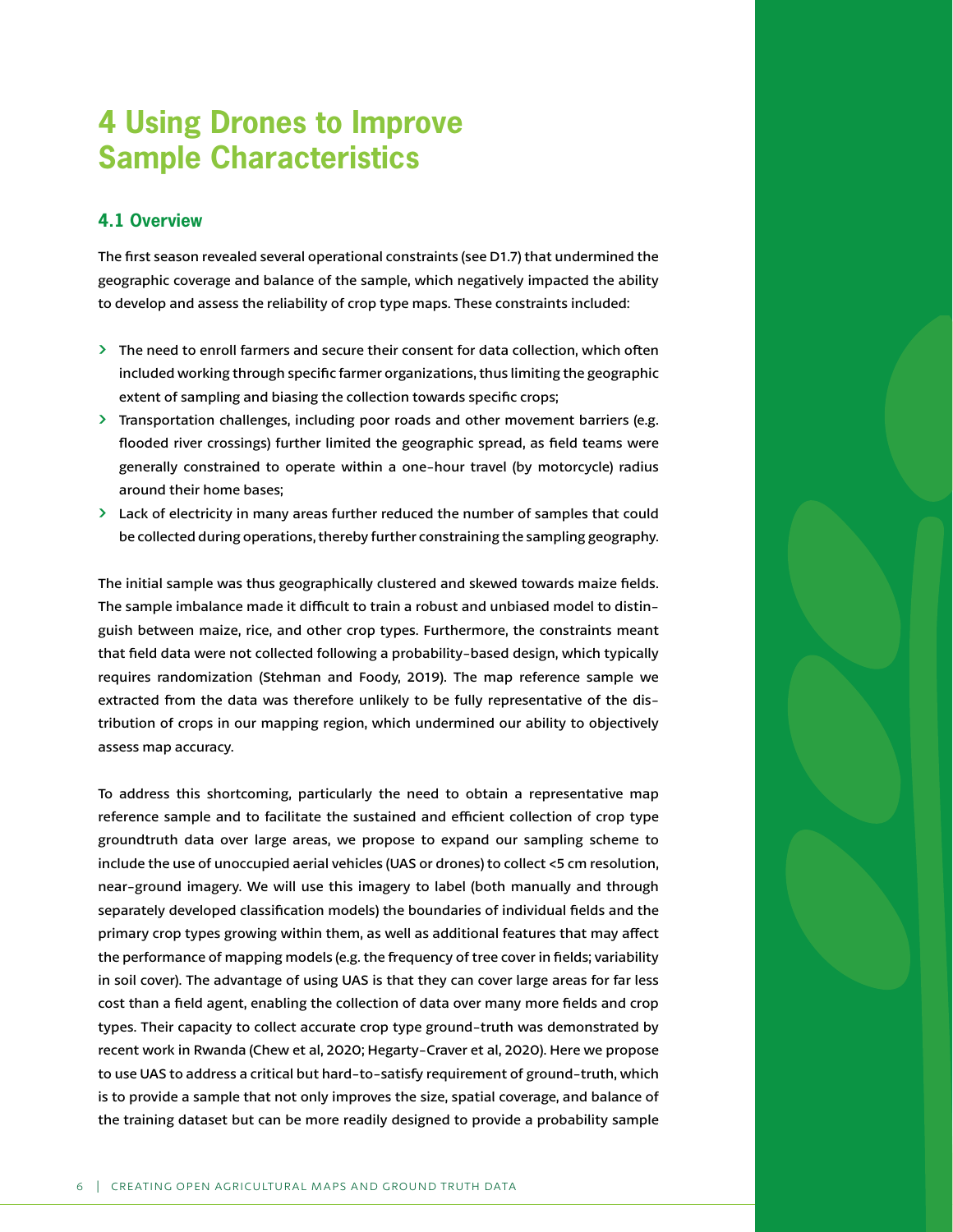<span id="page-9-0"></span>(Stehman and Foody, 2019). This latter point is critical for developing an independent map reference sample that can be used to rigorously evaluate map accuracy.

## **4.2 Design**

We propose to use a design developed for a related project in Ghana that will focus on collecting oil palm reference data in the Ashanti and Eastern Regions of Ghana. The design has three objectives: 1) To expand the geographic coverage of crop type samples beyond that which is possible to cover on the ground; 2) To conform to the requirements of a probability sample (Stehman and Foody, 2019); 3) to overlap with field sampling efforts, so that overhead imagery can be validated against known ground observations. The design has four stages: Stratification, Clustering, Randomized route selection, and Sampling (Figure 4.1). The design presented here will use a UAS capable of beyondline-of-sight operations. It is suitable for multi-copters with 25-30 minute flight times (which Farmerline already owns), provided extra charged batteries are available to enable 100-125 ha of mapping within a half-day period.



#### **Figure 4.1:**

An overview of the proposed UAS-based sample design

In the first stage, stratification, a sample unit is defined (a ~500 m grid, with the cell representing the unit to be completely imaged by a UAS) and the coverage of each cell by the targeted land cover type (strata) is calculated in a GIS. Here we have two strata of interest: 1) cropland, and 2) cells that contain (or will contain) ground-truth polygons collected by the field teams.

The first stratum is selected to ensure that cells containing cropland are sampled, and the second to ensure that UAS and in-field sampling are co-located with a subset of cells.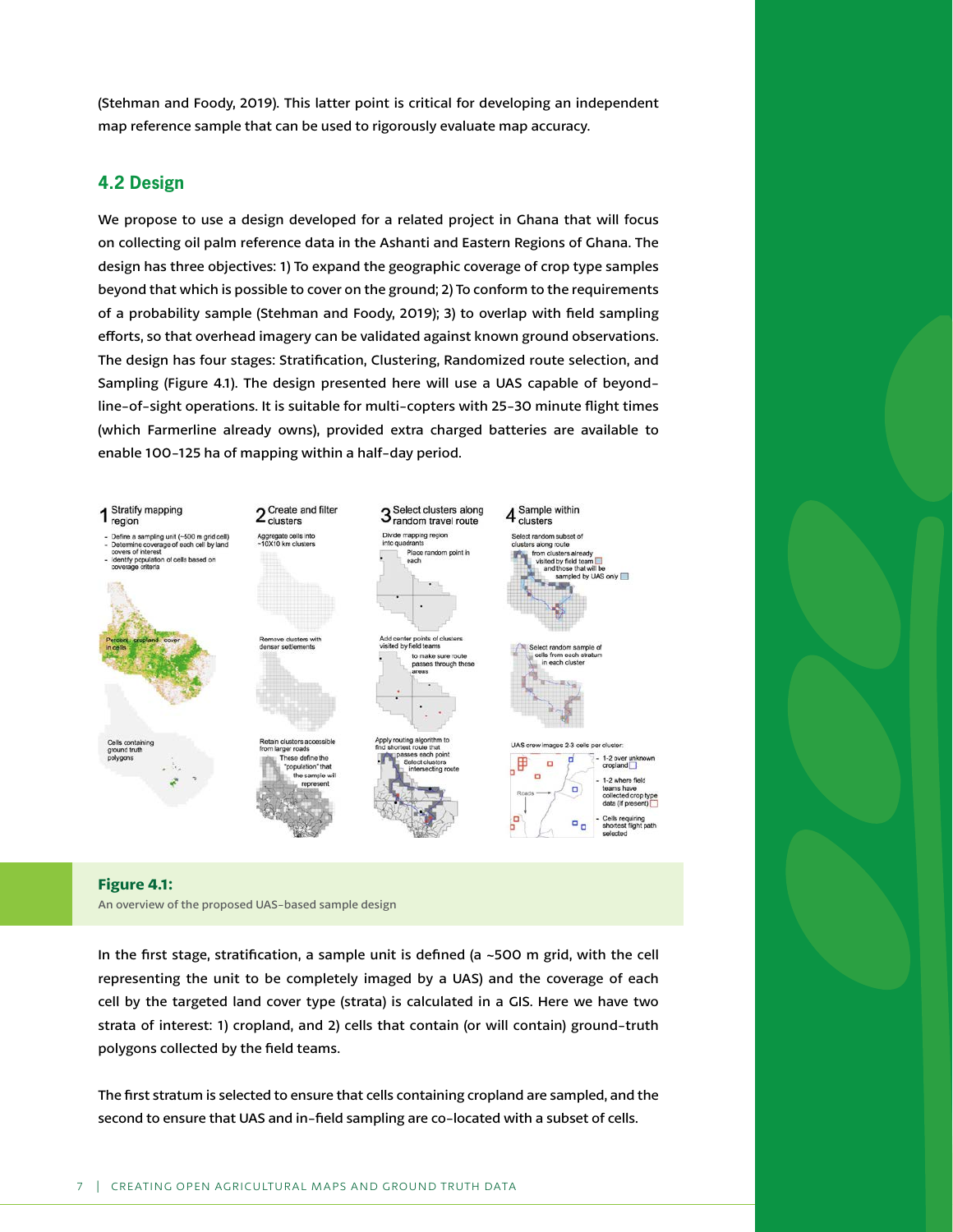In the next stage, cells are grouped into clusters of ~10X10 km (0.1 degrees), which provide a unit into which sampling efforts can be concentrated, to reduce costs (Stehman and Foody, 2019). The clusters are twice filtered. Clusters that are more densely populated (determined using Facebook's high-resolution settlement layer) are removed, to avoid flying over settlements, as are clusters that are not accessible from larger roads (based on the OpenStreetMap roads layers for Ghana). This second filtering is necessary because the UAS sampling team will launch from roads, and the UAS should not fly more than 3-4 kilometers beyond the line of sight (a distance that might have to be shortened depending on operational rules and constraints). This filtering limits the domain of applicability for the resulting sample area covered by the retained clusters, but for the current study region that constitutes 72% of the total mapping geography, which is a much larger area than a purely field-based sample would represent.

In the third stage, the study region is divided into four quadrants, and a random point is placed in each quadrant, along with points representing the center of clusters in which the field teams collected (or will collect) data. An open source routing algorithm (implemented in R's [stplanr](https://docs.ropensci.org/stplanr/articles/stplanr.html) package) is used to select the shortest driving route to pass each point, and the clusters intersecting that route are selected.

In the fourth and final stage, subsets of the clusters visited and not visited by the field teams are randomly selected. This selection reduces the overall sampling effort for the UAS team and ensures some overlap between field based and UAS sampling efforts. Within each cluster, we will draw a random sample of several cells from each stratum that is present. If the sample size is 5 cells per stratum, and the ground-truth stratum is present and can be further stratified by crop type, and there are 3 crop types, as many as 20 cells could be selected within a single cluster (5 cells per crop type, and 5 from the generic cropland stratum where cropland cover is at least 10%). In clusters without the ground-truth stratum, the sample would be a maximum of 5 cells. The UAS team will then collect complete imagery over 3-4 cells from this sample (at least one from each stratum, and 2-3 if only generic cropland is present), selecting the cells that minimize the total flight time to reduce collection time and accident risk. Upon completing the sample, the UAS team will proceed to the next cluster. We expect that 1-2 clusters can be collected per day, requiring a campaign of 3-5 weeks for a single UAS team (2-3 people).

The collected imagery will then be processed into orthomosaics and used to identify crop types within and between cells (the UAS will capture imagery while flying transiting between cells), using both visual interpretation and machine learning classifiers (see section 5).

This design will first be tested in the current four study districts, adapted as needed, and then extended to the northern expansion regions in subsequent seasons. A more complete description of the design is in the Appendix.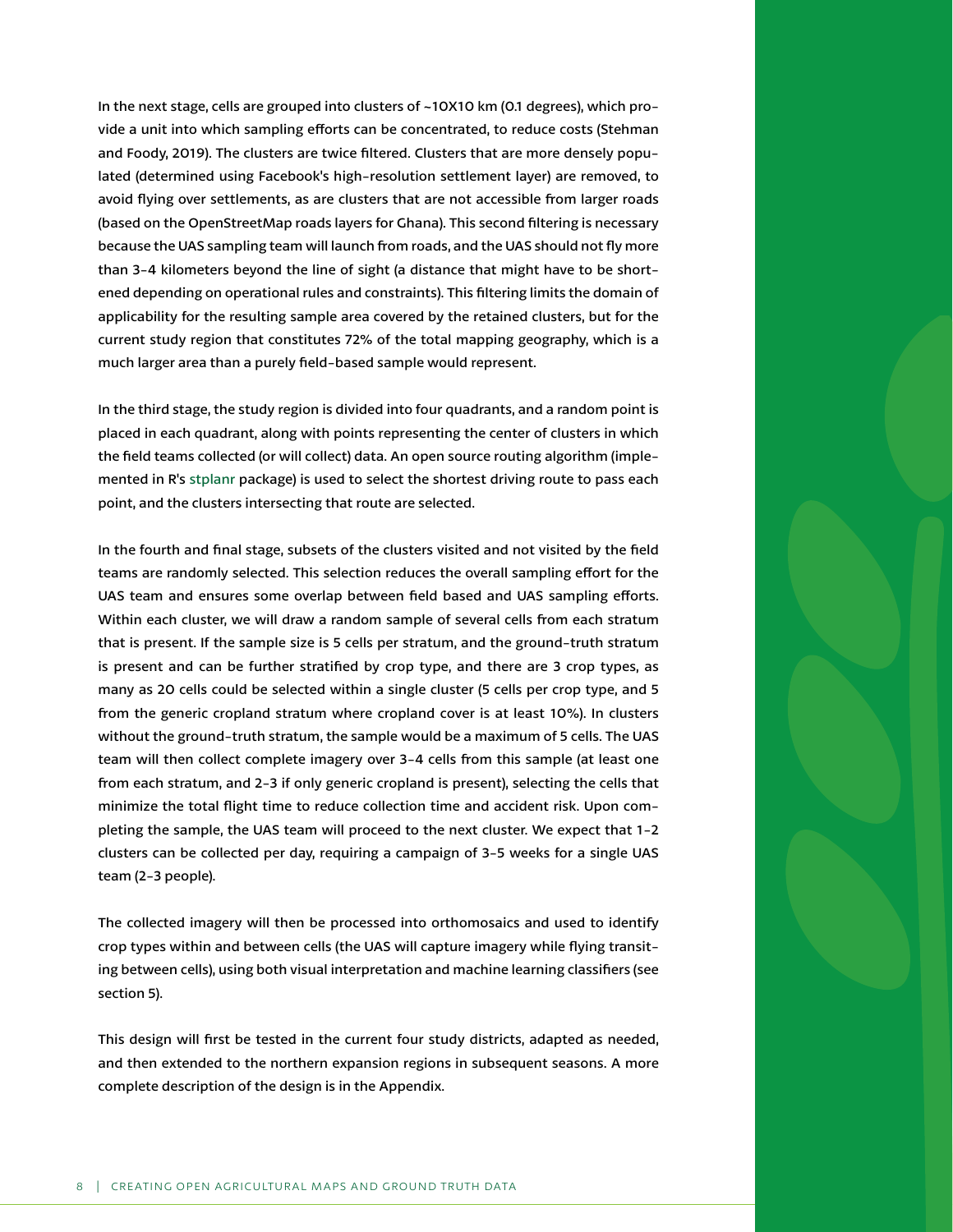# <span id="page-11-0"></span>**5 Crop Type Modelling**

We will improve and expand crop type mapping by updating the approach used for training and testing the Random Forests-based mapping used in the first season, and by testing more advanced mapping models.



### **Figure 5.1:**

An overview of the 3 classes of labels to be used in modelling crop types over larger regions and subsequent seasons, and how the labels will be generated. Beyond field-collected crop type polygons data (Class 1 labels), UAS-captured labels (Class 2) will also be developed (see section 5.1), as well as model-generated labels (Class 3).

### **5.1 Improved training/testing of Random Forests**

The updated sampling approach that extends field sampling with drone imagery will be applied to improve the size and representativeness of the data used to train, refine, and validate the Random Forests-based modelling approach that has already been developed (D1.7). This process will involve the use of three classes of labels, which are grouped based on the level of confidence that can be assigned to them.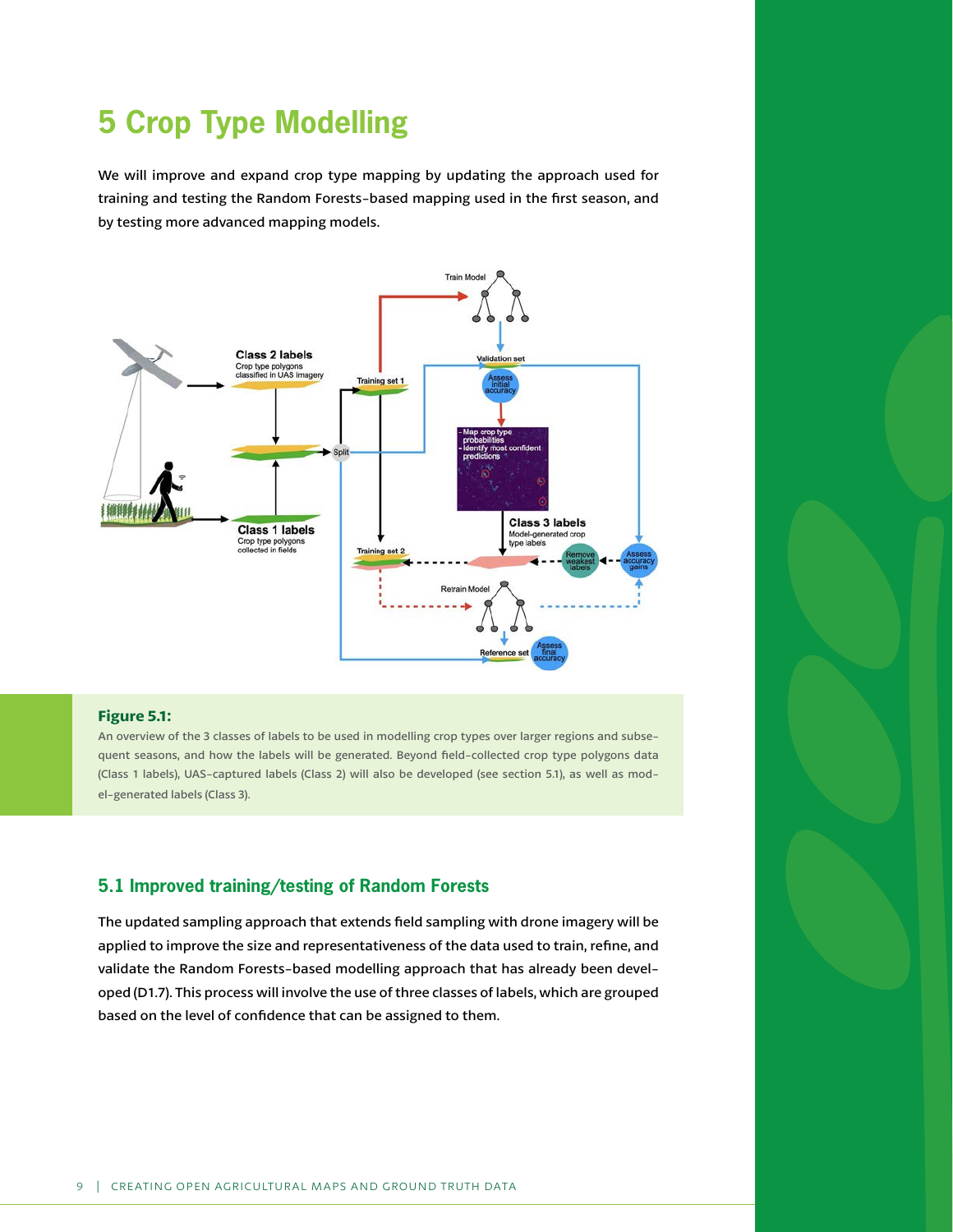

**Class 1 labels:** These are the labels collected by 1) Farmerline field agents on the ground, using protocols developed during season 1 and refined based on lessons learned during the first season. These labels are the most accurate in terms of classification and boundary delineation but are likely to be less representative, both in terms of geographical distribution and crop type. Our goal is that the collection of these labels become a routine part of farm visitation by field agents, rather than the focus of dedicated, standalone efforts.

**Class 2 labels:** Class 2 labels include those captured by the drone in grid cells not visited by the field teams. We will generate these labels based on human image interpretation and manual digitization of crop types visible in the imagery (e.g. Hegarty-Craver et al., 2020), and we will also test the efficacy of whether a model can be trained to predict crop types within the drone imagery (e.g. Chew et al., 2020), and thereby reduce the amount of manual labelling effort. Based on prior work (Chew et al., 2020; Hegarty-Craver et al., 2020), we expect that Class 2 labels will be suitable for maize, rice, and tree crops, but less accurate for vegetable crops and legumes, which will continue to be grouped under "Other crops ".

**Class 3 labels:** We will develop a third class of synthetic labels based on predictions from an initial version of Random Forests. After initial training of the model with a training sample consisting of Class 1 and Class 2 labels, we will assess model performance against the reserved validation sample, and then apply the trained model to map class probabilities across the expanded mapping region. For each crop, we will identify contiguous clusters of pixels where the predicted probabilities exceed 0.7 or the upper 90% percentile probability value, and convert these into new training labels, providing a third class of labels. We will then test whether adding batches (by decreasing order of confidence) of these Class 3 labels to the initial training pool improves model performance. We will retain the subset of Class 3 labels that lead to the largest gains. Class 3 labels will be suitable only for training purposes.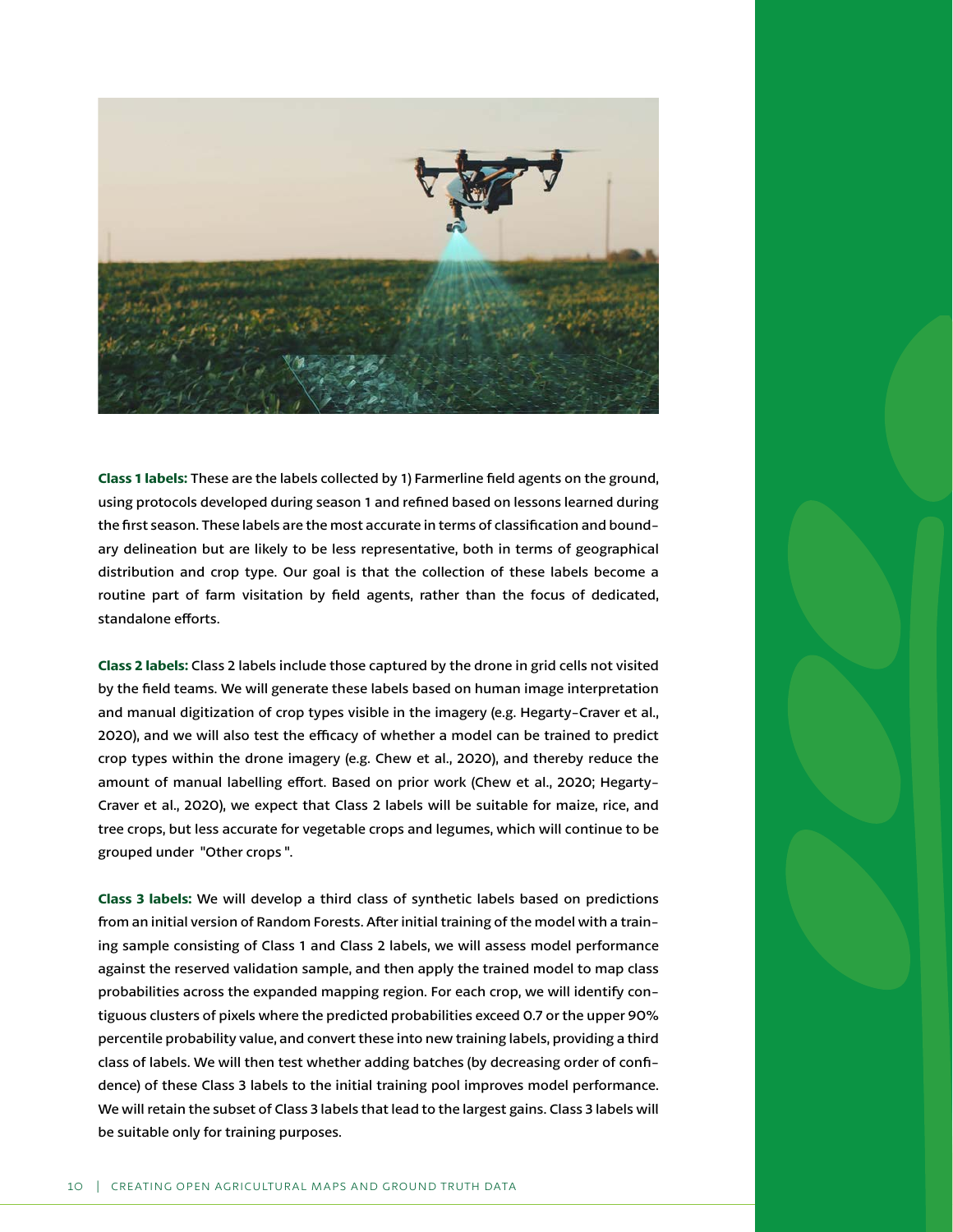## <span id="page-13-0"></span>**5.2 More advanced models**

In addition to the Random Forests model, we will also test DL-based models based on convolutional and recurrent neural networks, focusing on architectures capable of utilizing the spectral-temporal domain and learning with little or no spatial context, as the identity of the land cover next to field boundary polygons is often unknown. Appropriate models include networks based on stacking modules of long short-term memory (LSTM), gated recurrent units (GRU), or temporal-attention mechanisms (e.g. Interdonato et al, 2019; Paoletti et al, 2020; Pelletier et al., 2019; Xu et al., 2020; Rußwurm & Körner, 2017, 2018, 2020). We will focus initial efforts on two of these: LSTMs and Transformer (based on temporal attention). The advantage of such models lies in their potentially greater ability to consider temporal relationships in assigning a label to each pixel, and the promise of greater transferability between regions and years than the Random Forests. We plan to develop these models using a combination of existing open-source crop types labels available for this region on Radiant MLHub, including a set available for Northern Ghana (Rustowicz et al, 2019).

We will compare these results against our existing Random Forests model. Our primary assessment will compare the performance (in terms of Overall, User's and Producer's Accuracy, as well as the F1 score) of the deep learning models versus Random Forests against the Type 2 labels. We will also perform several transferability experiments, in which we compare the ability of models:

- $\geq$  Trained with data from just Radiant MLHub to predict crop types within our current mapping region;
- **Trained with data from our current regions to predict crop types in the Radiant MLHub region** (using a reserved portion of that dataset for reference);
- > Trained with pooled data from our current region and from Radiant MLHub to predict crop types in our region (on Type 2 data) and for the Radiant MLHub region (on the reserved validation sample).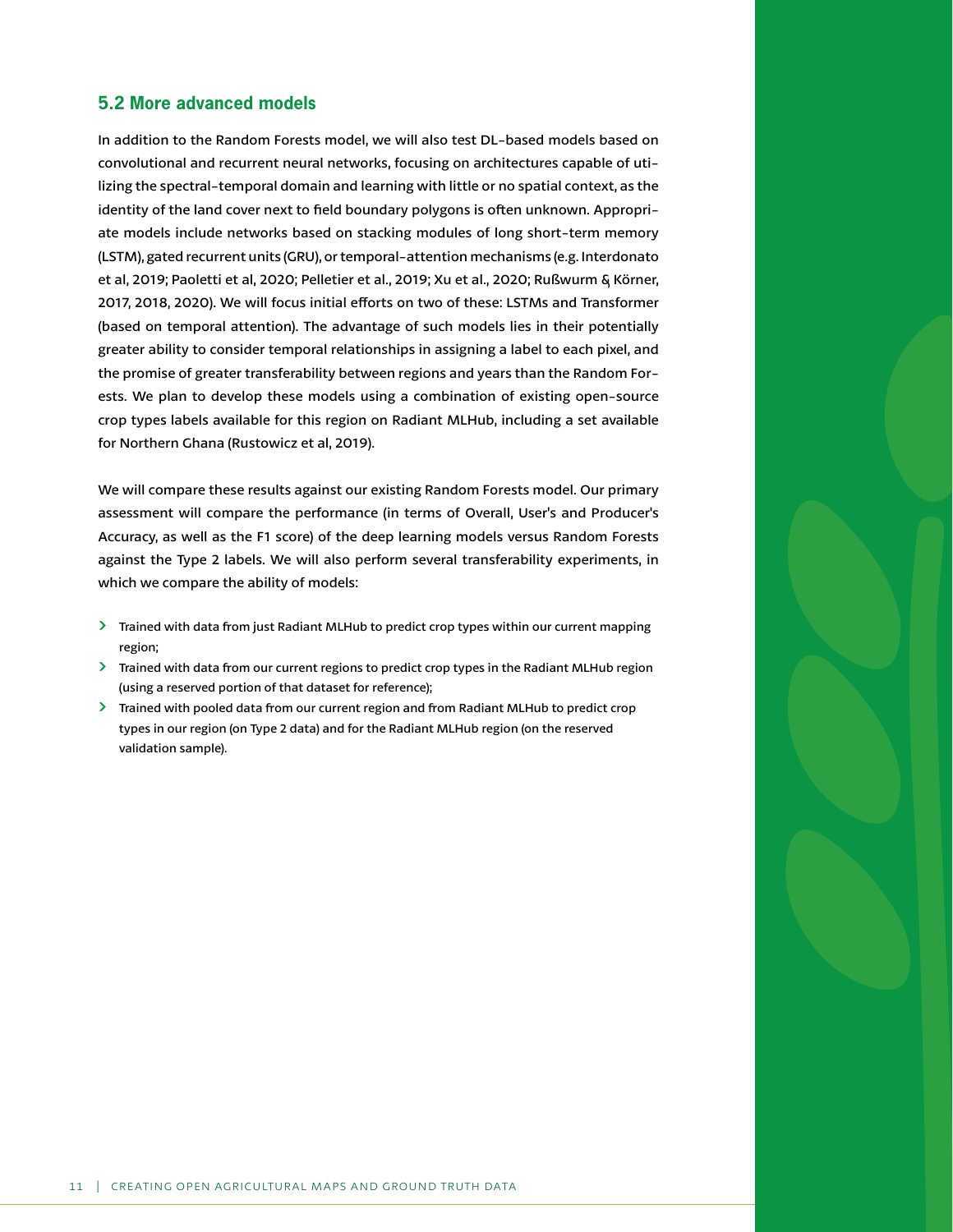# <span id="page-14-0"></span>**6 Expansion Regions**

The steps proposed in sections 3-5 will be implemented and tested in the coming season within the mapping zone around the four districts that are the focus of this current project. We will assess the improvements resulting from these changes and will develop additional customer offerings based on updated maps. If the viability of the business case is demonstrated, or additional funding is secured, our planned next step is to 1) Continue these ground-truth collection and crop type mapping approaches for our current four districts, and 2) To expand them to Northern Ghana, focusing and expanding from three clusters of already enrolled farmers (Figure 6.1), whose numbers total nearly 31,000 individuals.



### **Figure 6.1:**

The region (blue outline) intended for expansion of ground-truth data collection/crop type mapping, shown in relation to the region that is the focus of current activities (red outline). This region encloses three groups of already enrolled farmers. The location and number of farmers enrolled per ~5X5 km is indicated by the color bar.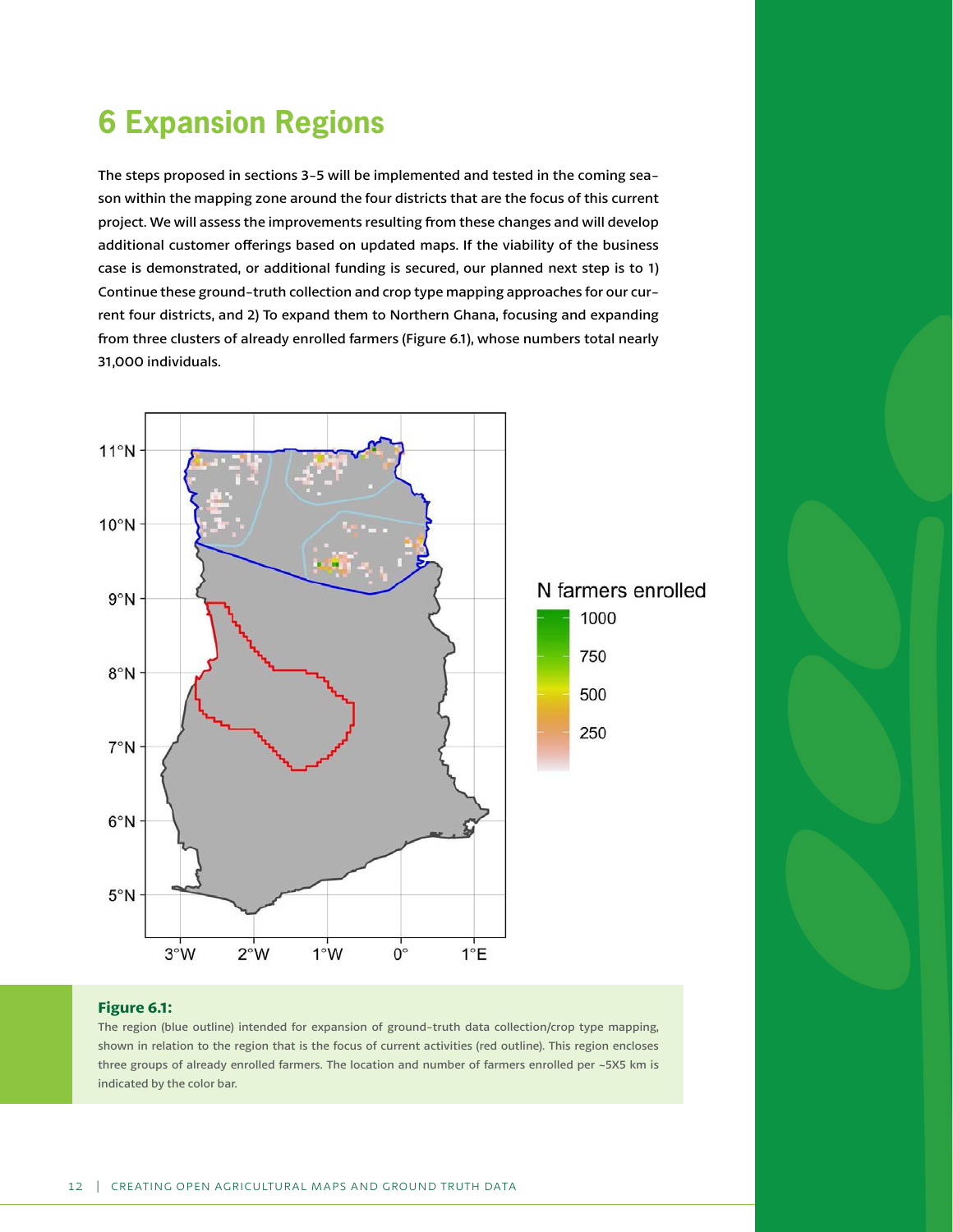

Expanding to these regions will increase the geographic scope of efforts, allowing us to offer enhanced services over a greater portion of our current operational area in Ghana. This region also represents a different agro-ecological zone (Guinea Savanna), which has a single growing season (the current project area falls primarily within the Transitional zones, which has a major and minor growing season). This provides an opportunity to expand our mapping focus to include groundnuts and soyabean, which are cultivated in this region, and to collect observations of maize and rice grown under a different climate regime, which will allow us to develop more generalizable models. We will use the UAS-based sampling approach to cover the areas between farmer enrollments to enable the collection of training and reference data in these areas. Subsequent geographic expansions will track the spread of Farmerline enrollments.

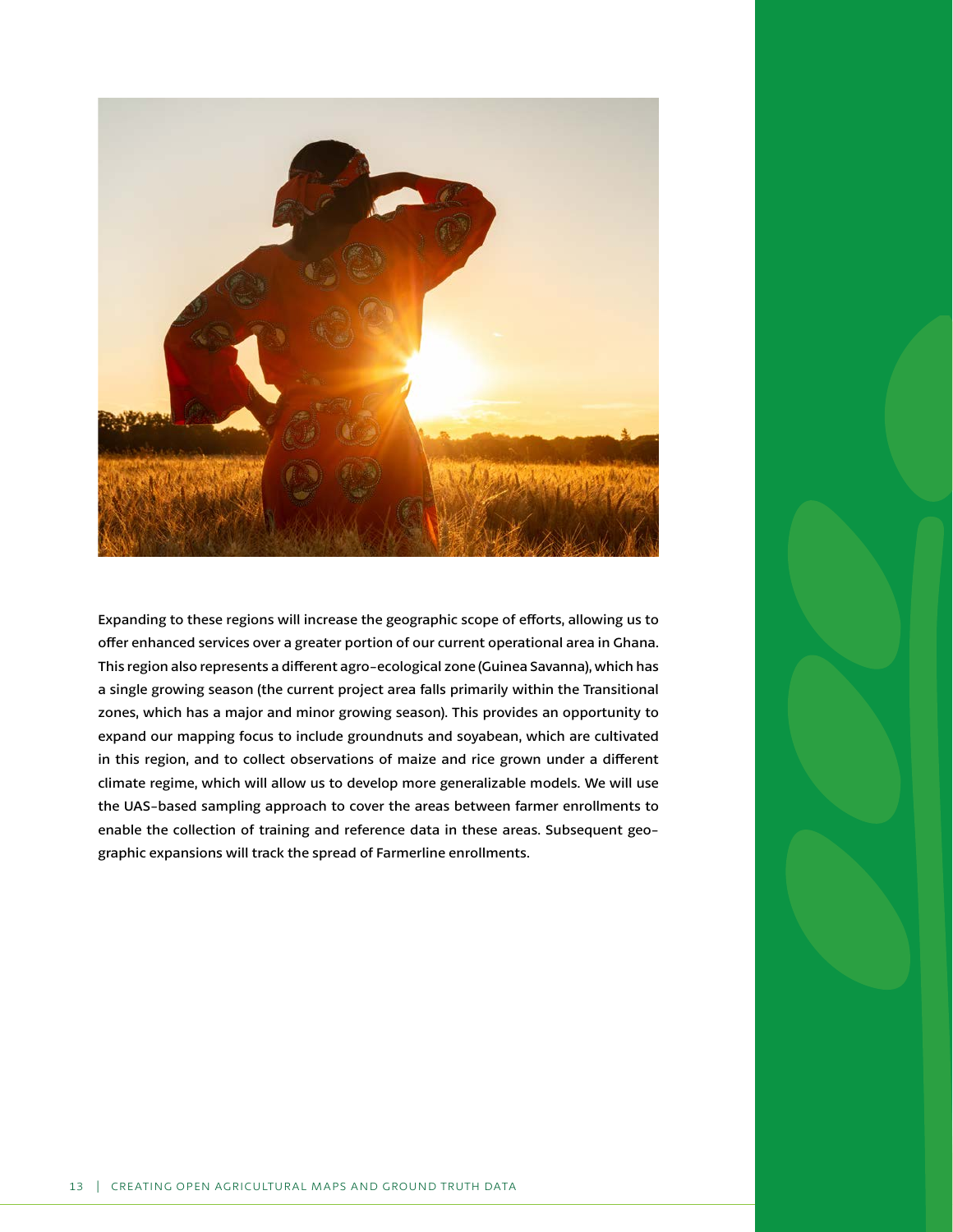# <span id="page-16-0"></span>**7 Use of the crop maps**

### **7.1 Integration in Farmerline Business Model**

Farmerline is quickly advancing the agricultural sector in West Africa, increasing yields and income for small-holder farmers (avg 37% and 29% respectively). We leverage mobile and voice technology, data, and light in-person trainings to provide a digital whole value-chain solution. This approach is suited for smallholder farmers living at or under the poverty line. Farmerline also seeks to efficiently integrate and use these crop maps to ensure a successful and sustainable path in creating and maintaining products, services, and partnership with stakeholders, including local government, agri-businesses, development partners, academia, and global food and beverage companies, among others.

### **7.1.1 Overlay into maps for Farmer support**

Farmerline is working with Clark University to integrate the cropland boundary and crop type maps through API, to strengthen the support that is provided to the farmers such as input needs assessment and extension services. Clark University will add all maps to its MapBox-based web maps and enable them to be embedded in the Mergdata platform. This will allow farmers to rapidly view crop type and field boundary maps at specific locations and will help field agents to plan when to conduct specific training for farmers based on their crops and stages of growth. With the crop maps, field agents will be able to understand input demand (for example seeds & fertilizer) based on accurate farm size and crop type, compared to the current approach of using national average estimates, and make better informed recommendations. Extension teams can then further verify maps when collecting additional points on farm visits. These points can be used as additional training data that helps to continuously improve the maps.

#### **7.1.2 Crop Marketing Estimation and Sourcing**

Obtaining data on commodities estimation on smallholders outside of our farmer network is currently a challenge. Using the Farmerline service, we can estimate the commodity market opportunity and engage partners before the start of the trading season, and effectively increasing the efficiency of our commodity sourcing by an estimated 50%. Data from these crop maps lowers costs of commodity search while increasing commodity supply by engaging agents to source products across regions. Farmerline provides and supports the supply chain by delivering affordable, high-quality inputs on time to farmers, and increases their market access. This could increase our revenue and reduce the cost of customer acquisition significantly.

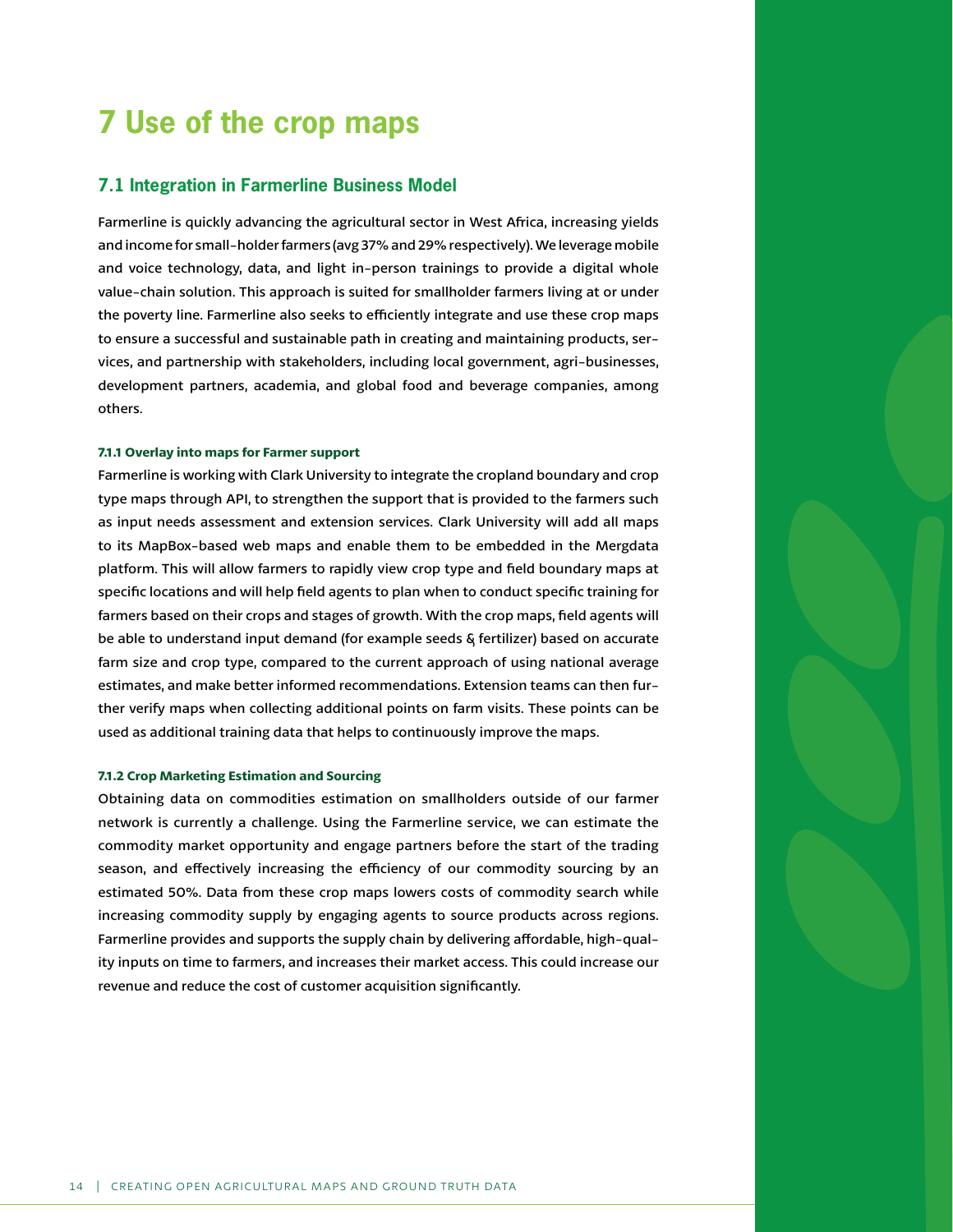#### <span id="page-17-0"></span>**7.1.3 Repository for Agribusiness**

The Agribusinesses are entrepreneurs who support smallholder farmers with their farm input as well as training needs and are usually repaid with farm commodities after harvest. These local, often family-run agro-vet dealers sell inputs solely (seeds, fertilizer, agro-chemicals) to local, last-mile communities. They don't have working capital, nor access to working capital. They speak the local language of the farmers they serve and are therefore trusted and known.

These agribusinesses run analog for inventory and customer tracking. Farmerline digitizes their processes, allowing them to communicate and easily reach their customers and professionalize their business. Farmerline provides free marketing to the Farmerline farmers who become customers by purchasing Farmerline inputs. With the integration of the cropland boundary data, the agribusinesses will be able to have more comprehensive data on the characteristics of farms in their area which will influence their input acquisition for the farmers as well aggregation preparations for the farm produce they receive as repayment for the inputs.

## **7.2 Code and Data Availability**

As part of the scale-up plan, we will ensure that cropland boundary data developed under this project will be captured and shared as vector polygons enclosing the target crop types. All datasets are collected with farmers' informed consent, documented according to the SpatioTemporal Asset Catalog (STAC) label extension specification, and will be publicly released on Radiant Earth's MLHub data registry. These will be fully open to the public, under a CC BY-SA 4.0 license. To avoid any risk of personal identification, the anonymized name field will be removed from these publicly released data. To aid users, we will provide a tutorial accessible through MLHub showing how to load the data, convert it to raster labels and combine it with satellite imagery (e.g. Sentinel-2). Image processing and model code will be made publicly available on GitHub (through Clark University's [agroimpacts](https://github.com/agroimpacts) organization).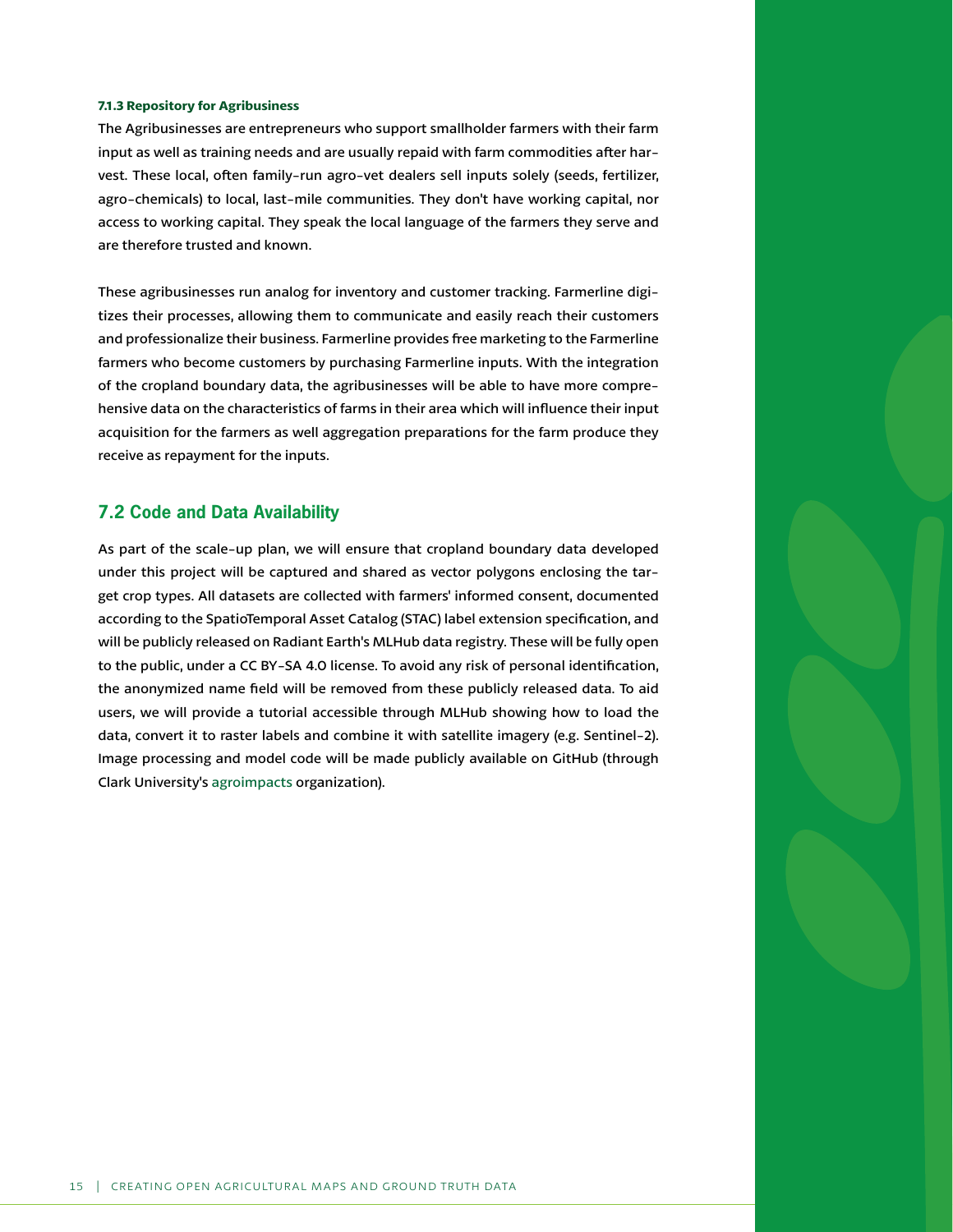# <span id="page-18-0"></span>**8 Sustainability plan**

Maintaining and growing the dataset beyond this initial funding is critical and Farmerline's Business to Farmer (B2F) and Business to Business (B2B) models will ensure this is achieved. The project will exit into our B2F strategy which is partnering with governments to scale our Mergdata platform through existing and new program interventions to improve the quality, speed, and efficiency of farmer extension service delivery, creating a fair and transparent market based on data-driven insights for the agricultural sector. The B2F model is scaling efficient delivery of farmer/farm extension services directly to smallholders (target of 140,000 and 2,000,000 farmers in 2021 and 2025 respectively) across Ghana and Ivory Coast through data-driven insights with training, inputs, and commodity trade financing. The B2B model, which currently supports partners across 16 African countries, would offer a sustainable pipeline to introduce value-added services/ products derived from our field boundary and crop type maps, which could currently serve over half a million farmers and 8 million by 2025.

We see a clear opportunity to maintain and scale this project intervention into countries across Africa. Our business expansion through key partnerships and ongoing working relationships with stakeholders including governments will enable the existing dataset to be sustainably maintained and grow. For example in Benin, Farmerline is supporting the International Fertilizer Development Center (IFDC), Fédération des Unions de Producteurs du Bénin (FUPRO-BENIN) - the largest farmer association, among other stakeholders to enhance learning and training, and improve access to market information for over 50,000 farmers. Secondly, Farmerline's B2B model, which has licensed its Mergdata technology platform that is currently used across 16 African countries to support about half a million farmers, could make it possible for agribusinesses and development partners to contribute to sustainably growing the dataset in exchange for beneficial use of the technology.

Farmerline's models are projected to be financially sustainable without being the sole company to be offering these services. However, our partnership with governments and multinational organizations will significantly increase our reach. This expanded reach is also projected to increase revenue which would continue to support, maintain, and scale the technology.

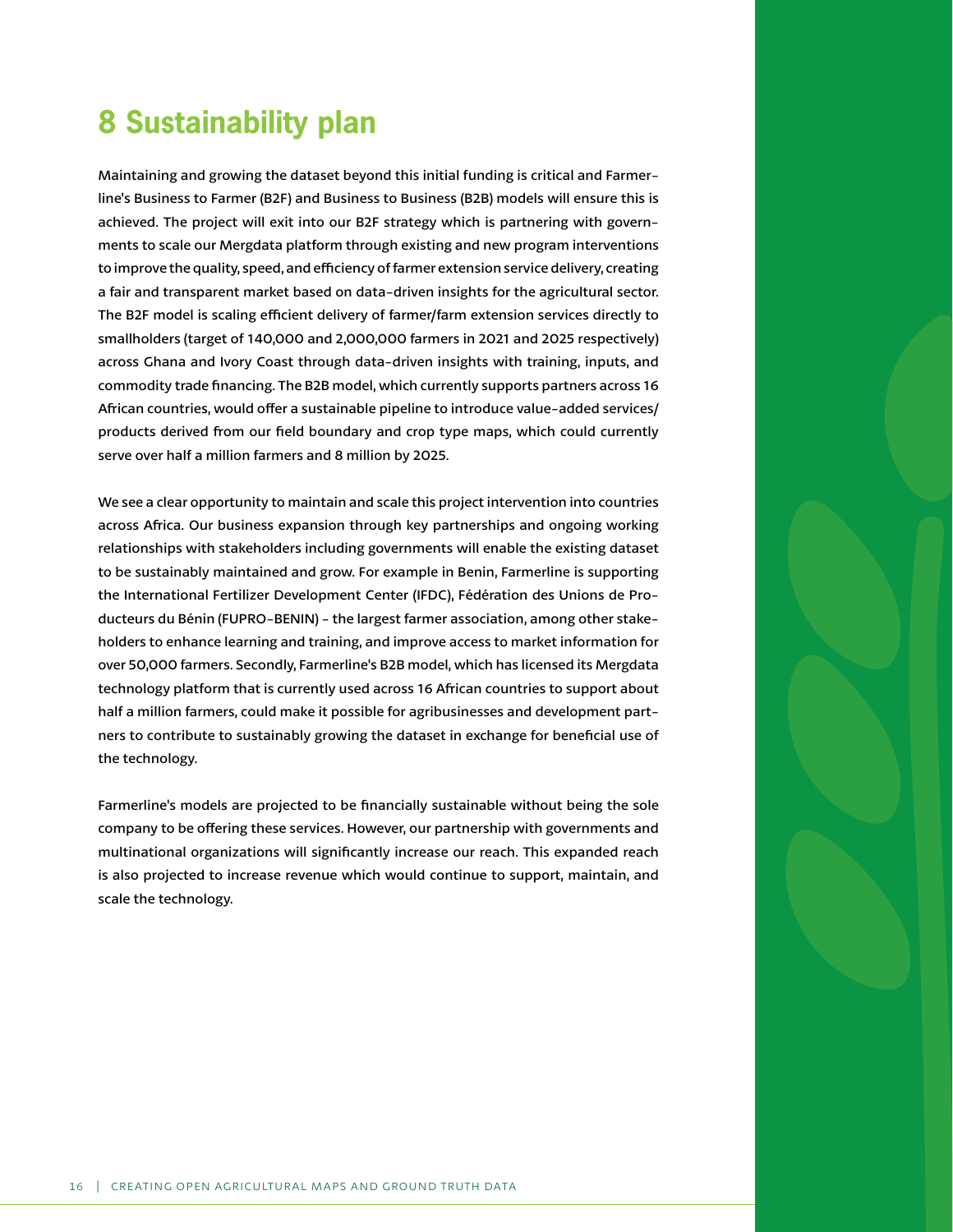# <span id="page-19-0"></span>**Appendix**

The following provides fuller details on the proposed UAS-based sampling design, with an example provided for the four current study districts covered in this project.

## **A.1 Stage 1: Stratification**

This entails mapping the coverage by several different land cover types in our study region (the four districts) so that we can ensure that samples are placed within each cover type. These are based on two layers:

- **1.** Our PlanetScope-derived cropland data layer, which informs us about the distribution and density of crop fields in the region.
- **2.** The already collected crop types from season 1, which identifies areas where we already have ground samples. Here these serve as a stand-in for sampling that might occur or would be planned to occur during the upcoming field season so that a portion of the UAS sampling effort occurs over sites where the field teams have identified and mapped crop types.

To define these strata (Figure A.1) the fractional coverage of each layer was calculated within a 0.005 degree (~500 m) sampling grid, which represents the unit that should be imaged by a UAS, as well as the sampling grid used in our cropland mapping platform (Estes et al., 2021).



### **Figure A.1:**

Crop type and cropland layers at 0.005-degree resolution, providing the basis for stratifying UAS-based sampling in the study region. Crop types are here shown as binary rasters (rather than proportional coverage), with any cell in the study having a value of 1, regardless of coverage, for ease of visualization.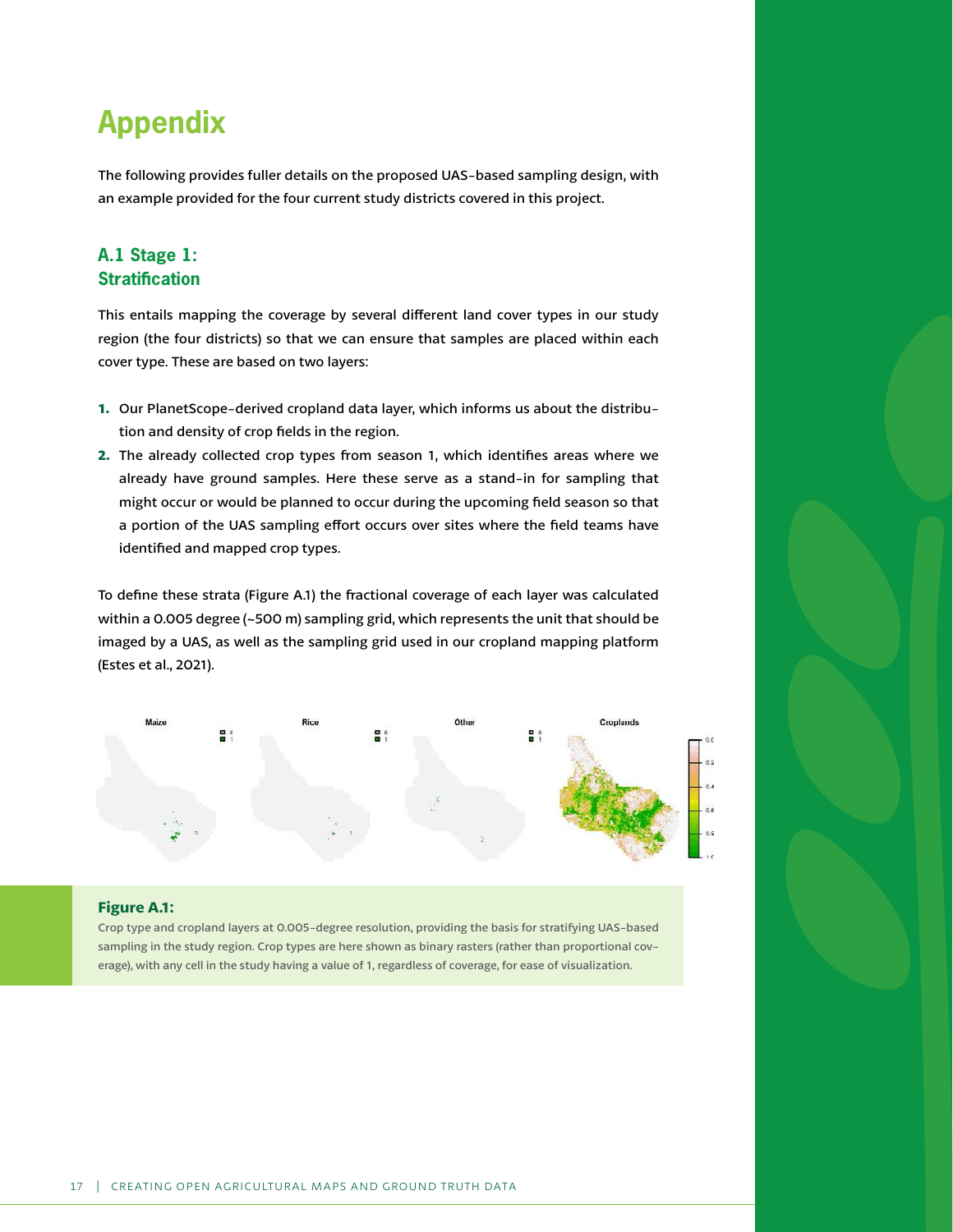## <span id="page-20-0"></span>**A.2 Stage 2: Clustering**

Cells are grouped into larger clusters of 0.1 degrees (~10 km) and further filtered by excluding those with more than 10% of their area under settlements, as defined by a map derived from the Facebook population grid for Ghana. Those remaining are further reduced by selecting those having 10% or more of their areas within 5 km of a road (using the OpenStreetMaps [OSM] roads layer), as the UAS crew will have to launch from a road, and the aircraft has a limited flight range (3-4 kilometers ferry distance from road). To ensure roads are more likely to be traversable, we confined roads to those designated as the trunk, primary, secondary, tertiary, or motorway in the OSM dataset.



### **Figure A.2:**

Clusters (darker grey) that have at least 50% of their areas within 5 km of the main road, and which have less than 10% of their areas occupied by settlements.

The retained clusters, therefore, contain the "population" of cells that the sample will represent, as only these cells have a non-zero chance of being included in the sample (Stehman and Foody, 2019). Map accuracy measures calculated using the sample will apply only to this area, and not to the excluded clusters, which in this example comprises 28% of the total mapping geography. Insight into how well the sample-derived accuracy measures could be extrapolated to the excluded area may be obtained by comparing the characteristics of cropland in the included and excluded clusters, in terms of density and size classes, which can be calculated from our Ghana-wide field boundary maps (Estes et al, 2021).

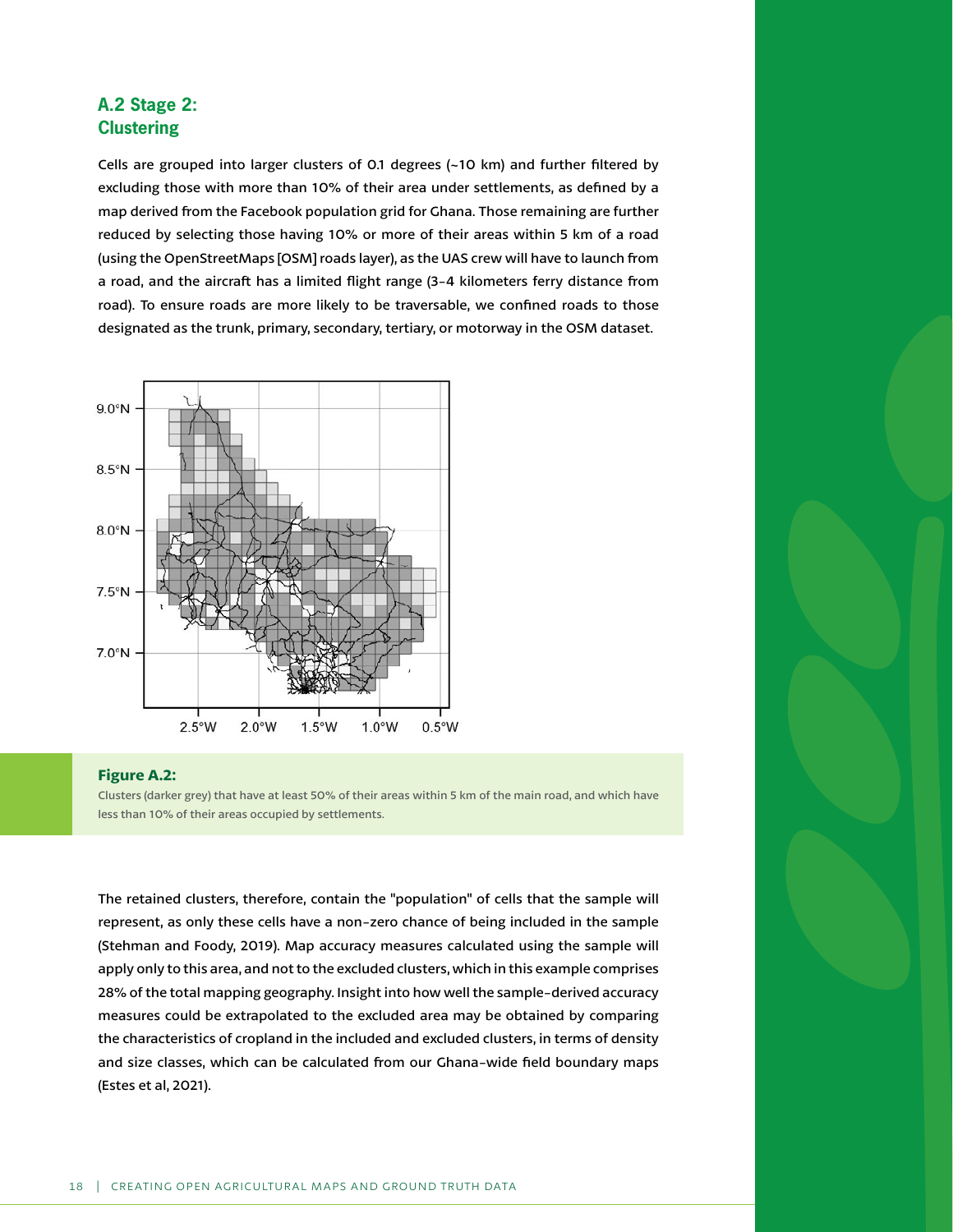## <span id="page-21-0"></span>**A.3 Stage 3: Selecting clusters along the randomized driving route**

The next step is to select a sample of the eligible clusters determined in the previous section. The UAS team will visit these clusters and collect imagery within each of them. To select a sample of clusters, we have several requirements: 1) each of the remaining clusters should have a chance of being selected; 2) some of the clusters should include those containing fields collected by (or to be collected by) the field teams; 3) the amount of travel between clusters should be minimized; 4) geographic spread should be maximized.

To meet these requirements, we use a road routing algorithm to select the roads that are driven, and therefore which clusters are visited. We provide the algorithm with points it must travel through, allowing us to increase geographic coverage and to ensure that certain areas are visited, which in this case are field team sampling areas. To do this, we divide the region into four quadrants, place a random point in each quadrant, and add the center points for several clusters that contain field boundaries collected during the last season. The routing algorithm is then run between these points. The selected route is shown in Figure A.3.



### **Figure A.3:**

The selected driving route to follow when collecting UAS samples. The route was selected by dividing the region into four quadrants, then randomly placing a point in each (red points) and selecting the shortest round-trip route that could be travelled to reach all four points. The route was also required to visit three clusters in which ground samples had already been placed (red polygons). All roads, including minor roads and tracks, are shown for reference.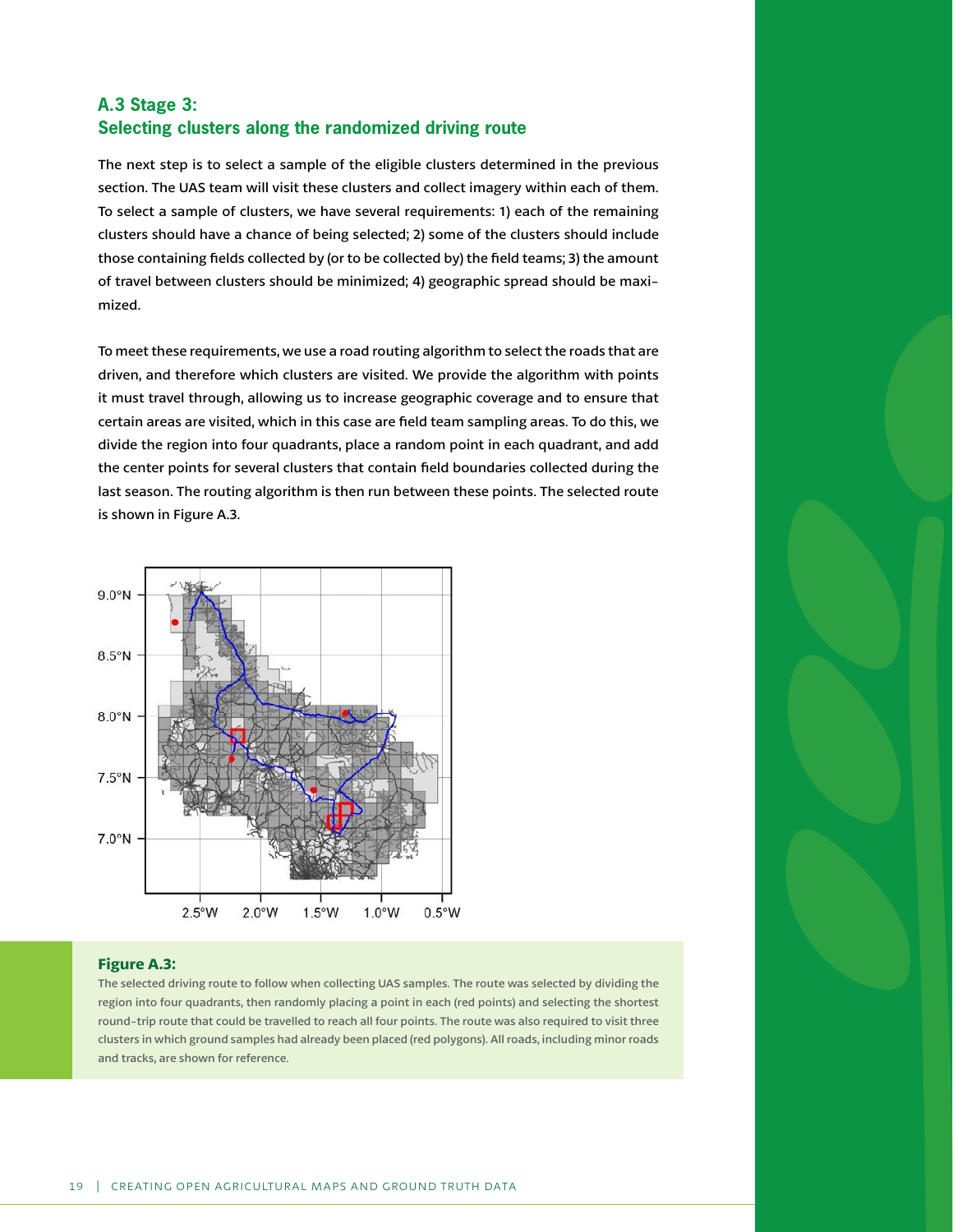<span id="page-22-0"></span>Once the route is chosen, the clusters falling on the route are selected (Figure A.4).





## **A.4 Stage 4: Sampling within clusters**

We further reduce the road-intersecting clusters by randomly selecting a subset of the clusters containing only generic cropland, and a subset of those containing fieldcollected polygons, to minimize the overall sampling effort while ensuring overlap between field and aerial sampling efforts (Figure A.5).

Figure A.5: Randomly selected clusters along the driving route (blue fill). Clusters containing existing ground samples from the past season are outlined in orange and red, with the latter being those used in the routing process.

Having finalized the cluster selection, we next select the sample units within them. These are the grid cells (0.005 degrees) that the UAS will fly over and image. In this example, we have four classes to consider, ground-collected maize, rice, and other crop types, and generic cropland (i.e. cells where the cropland layer shows at least 10% coverage by fields) and can identify cells that have coverages in any one of or up to all four classes. Our sample cells will thus the following typology:

- **Type 1: Cells containing previously collected maize field boundaries;**
- **Type 2:** Cells containing previously collected rice or other crop field boundaries;
- **Type 3: Cells that contain unknown/generic cropland**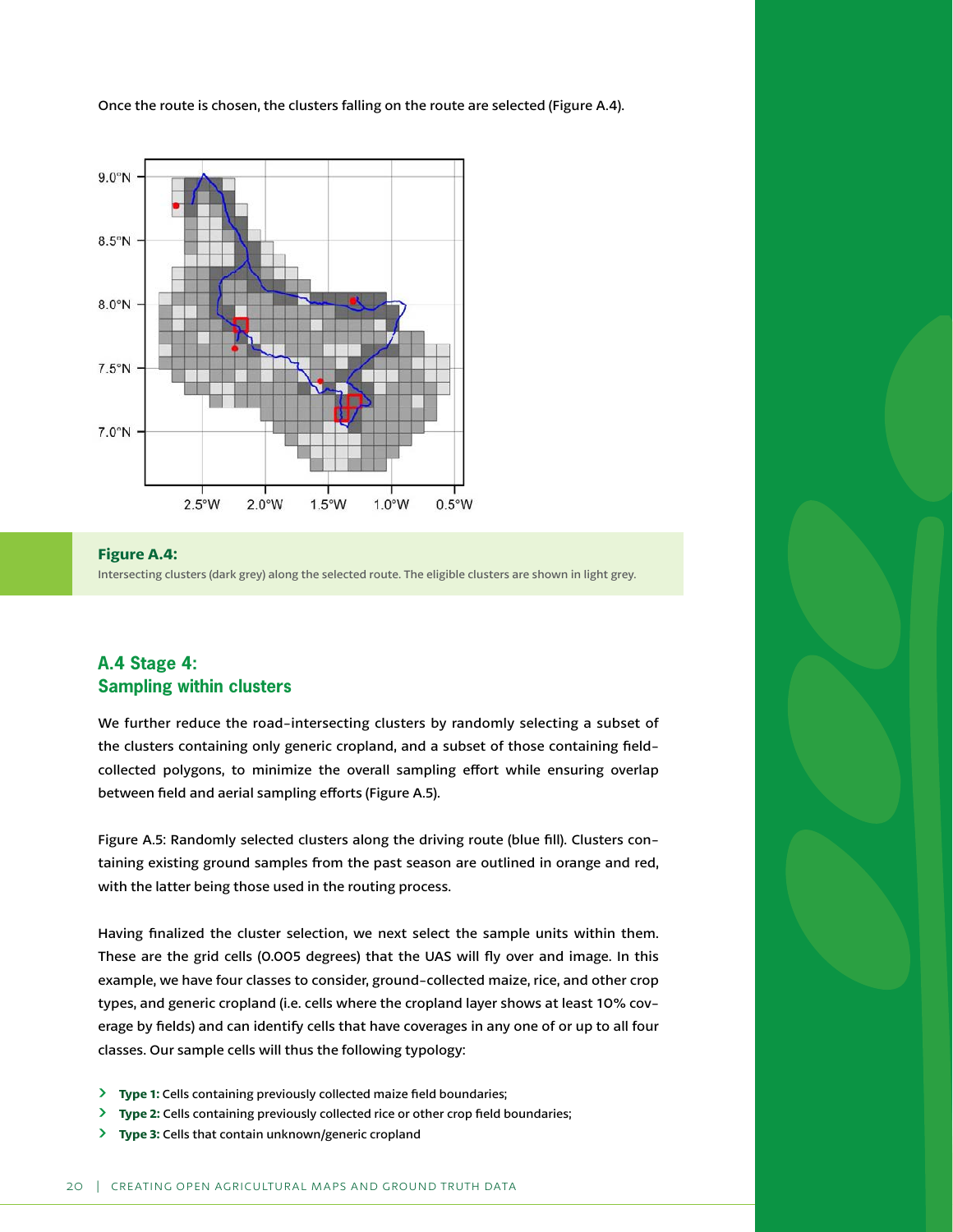Cells of each type can have the other types in them, but we ensure that we select up to 5 of each type, depending on availability. We combine rice and other crops into a single class here given their low numbers in the first season's dataset (see D1.7). Each cell can thus have up to 15 selected cells (this could be expanded to 20 if we separated other crops into a fourth type). Figure A.6 shows the distribution of selected cells within the cluster.



#### **Figure A.6:**

Selected sample cells within each cluster. Cells are color-coded according to the combination of crop types or cropland represented within them, with those labelled as 'cropland' being those with no known crop type, while those with combinations of maize, rice, or other crop types include fields whose crop types were mapped on the ground.

The larger number of cells selected for each cluster gives the UAS team the ability to select just 2-4 images to sample per cluster, flying first those that contain an already sampled location (Type 1 and 2 cells, i.e. those containing maize/rice/other), and where those are not available, cells containing cropland of unknown type. The team should choose the cells closest to the launch point to minimize beyond-line-of-sight flight time, altering the selection needed to deal with flight logistics (e.g. uneven terrain in a selected cell; need to return to swap out batteries).

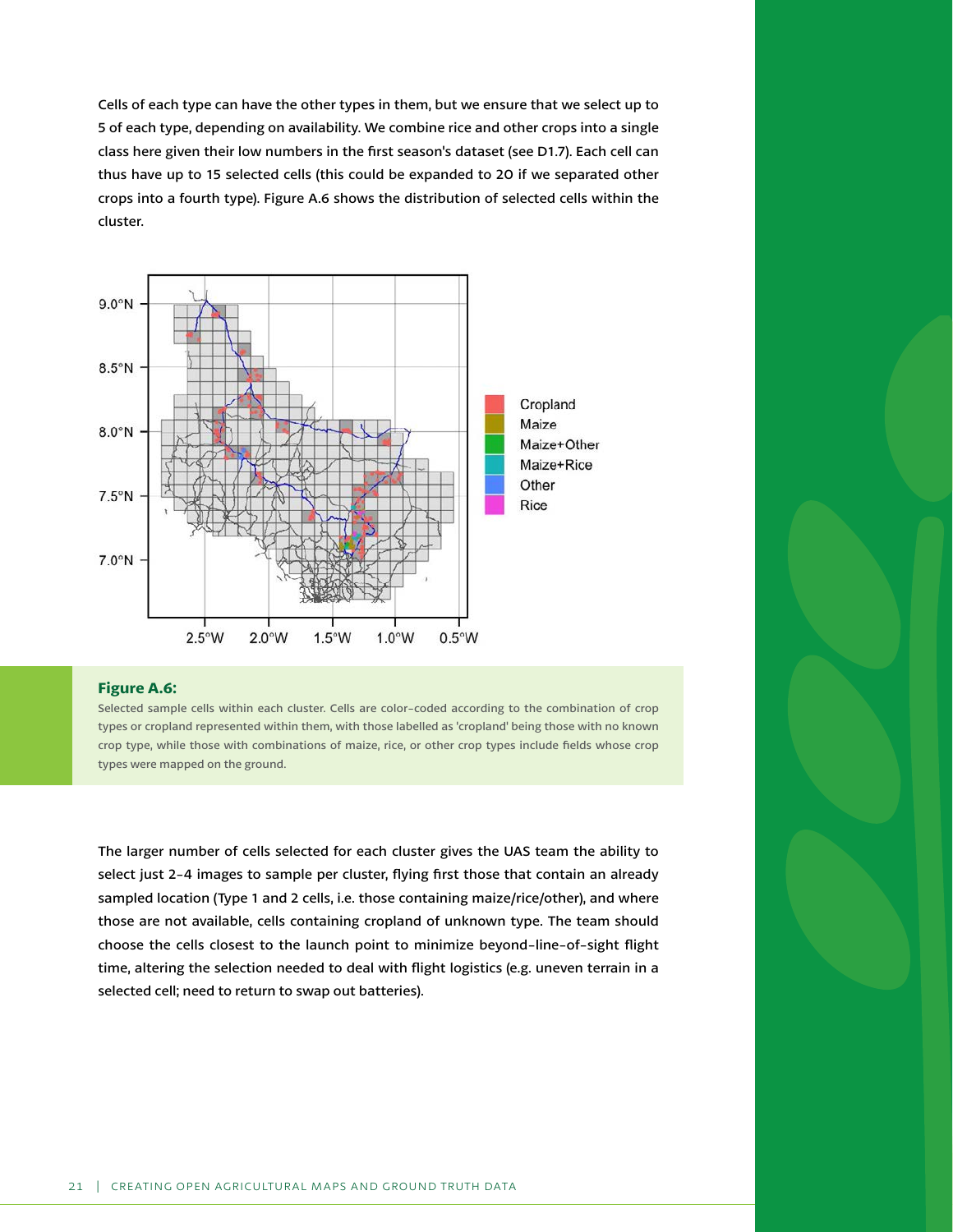Figure A.7 provides four examples of how samples are laid out within clusters. Cluster 909 only has Type 3 cells, so the UAS team should choose 2-3 of these-cell 26 is over a road and could be captured quickly, along with its closest neighbor 24. A third cell, either 15 or 43, could be also be captured, possibly during the same flight, or by relaunching from where the cell intersects the road. Similarly, in Cluster 1089, cells 116 and 78 are the closest pair, and cell 233 is a nearby road-intersecting cell that could also be readily imaged. Clusters 1414 and 1432 contain all three cell types. In Cluster 1414, capturing 40 (Type 1), 61 (Type 2), and 82 (Type 2) could be imaged on a single flight, while road-intersecting 22 or 202 could be imaged to provide a Type 3 sample. In Cluster 1432, the most efficient triplet to capture would be 35 (Type 3), 49 (Type 1), and 104 (Type 2).



### **Figure A.7:**

Close up of randomly selected cells, color-coded by cover type, within four selected clusters. The cover type legend provides the text description of the types contained within each cell. Cells IDs are provided inside each cell. Main roads are shown in black, while smaller roads are shown in a lighter grey.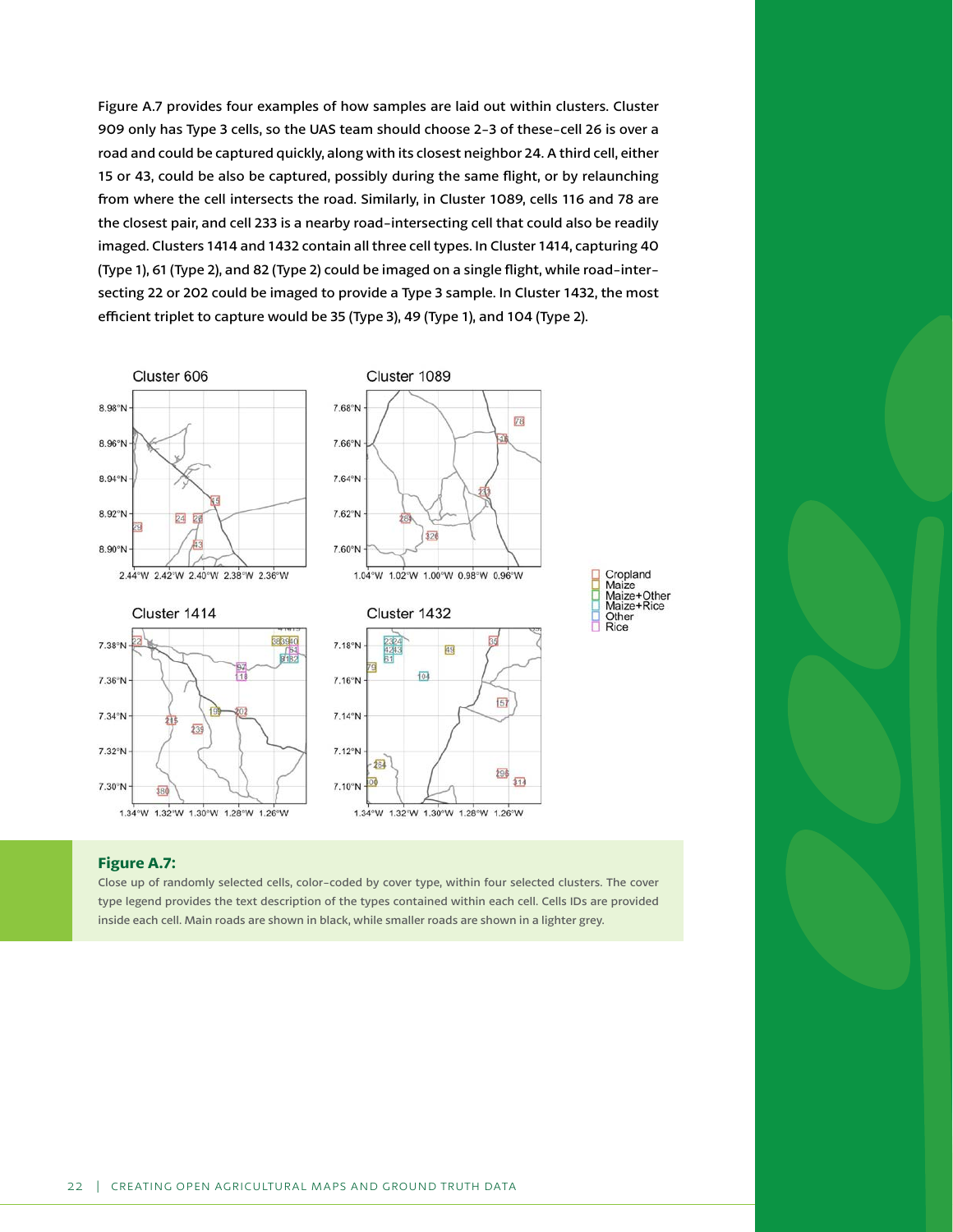## <span id="page-25-0"></span>**A.5 Summary**

This design presents an approach that could be paired with the ongoing work of collecting crop types on the ground by the Farmerline teams. Proposed for September-October, 2021 (if project extension is granted), when crops are well grown during the second growing and visible in the UAS imagery, this should be combined with the planned work by the field teams so that a subset of clusters are visited by both UAS and field teams. Ideally, the field teams' work should slightly precede the UAS team, so that newly collected field data can be integrated and the sample design updated, to ensure that known crops are being imaged. The UAS team will also image a larger number of clusters not visited by the field team, thereby increasing geographic coverage. As noted previously, this design will not provide a reference sample that is applicable to the entire mapping region. However, it provides a statistically representative sample for 72% of the region, which is substantially larger and less biased than would be possible with a purely ground-based approach.

We will develop a cost estimate of this proposed approach following the development of an estimate for the aforementioned oil palm collection work, which is expected to be completed by the end of May. We expect the costs to fit within the current scope of the ECAAS budget, without any impact on existing deliverables. Operational details (e.g. flight team and who they are contracted by) can be determined following the estimate of a budget and approval of this proposed sampling design.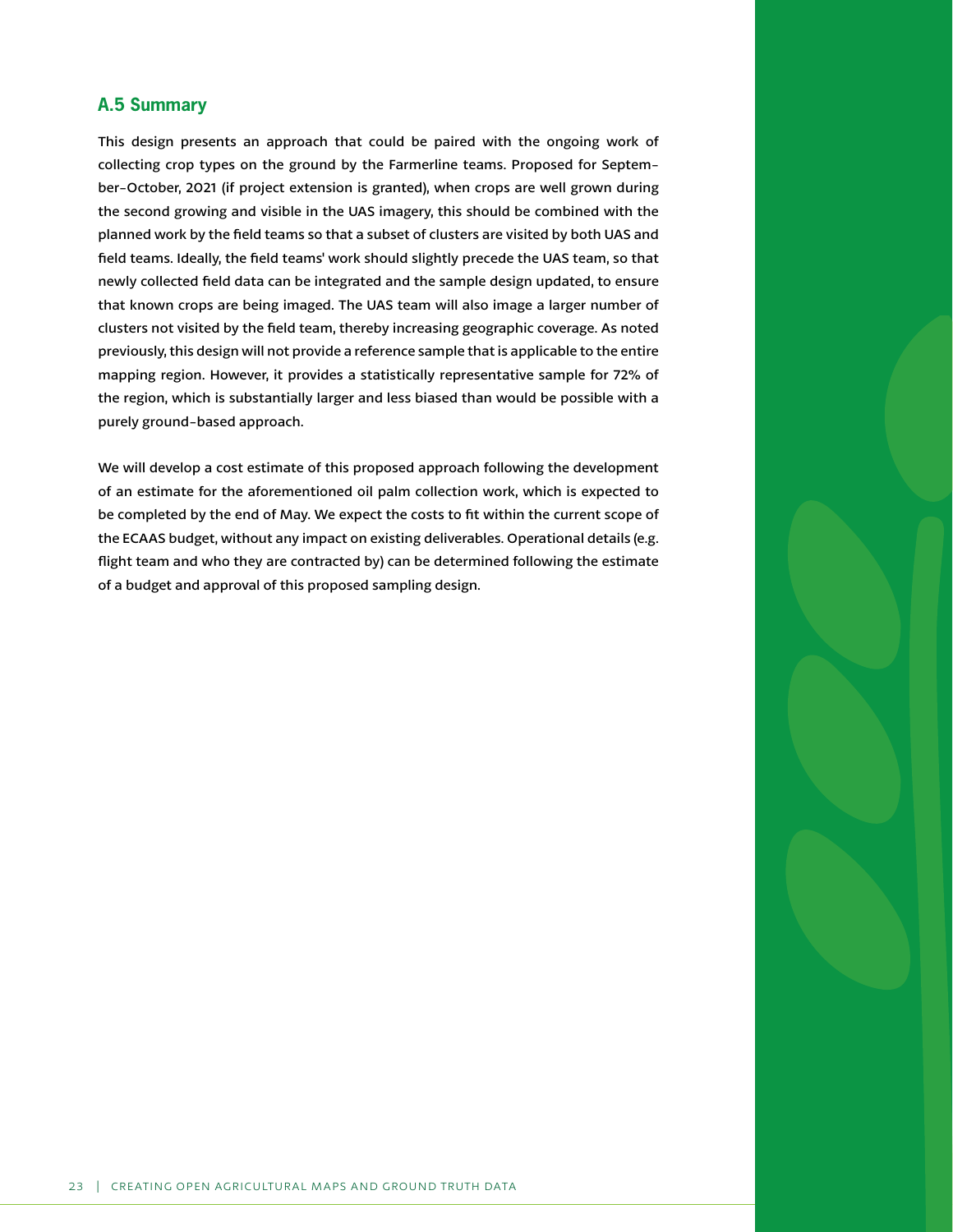## <span id="page-26-0"></span>**References**

Chew, R., Rineer, J., Beach, R., O'Neil, M., Ujeneza, N., Lapidus, D., Miano, T., Hegarty-Craver, M., Polly, J. & Temple, D.S. (2020) Deep Neural Networks and Transfer Learning for Food Crop Identification in UAV Images. Drones, 4, 7.

Estes, L.D., Ye, S., Song, L., Luo, B., Eastman, J.R., Meng, Z., Zhang, Q., McRitchie, D., Debats, S.R., Muhando, J., Amukoa, A.H., Kaloo, B.W., Makuru, J., Mbatia, B.K., Muasa, I.M., Mucha, J., Mugami, A.M., Mugami, J.M., Muinde, F.W., Mwawaza, F.M., Ochieng, J., Oduol, C.J., Oduor, P., Wanjiku, T., Wanyoike, J.G., Avery, R. & Caylor, K. (2021) High resolution, annual maps of the characteristics of smallholder-dominated croplands at national scales.

Hegarty-Craver, M., Polly, J., O'Neil, M., Ujeneza, N., Rineer, J., Beach, R.H., Lapidus, D. & Temple, D.S. (2020) Remote Crop Mapping at Scale: Using Satellite Imagery and UAV-Acquired Data as Ground Truth. Remote Sensing, 12, 1984

Interdonato, R., Ienco, D., Gaetano, R., & Ose, K. (2019). DuPLO: A DUal view Point deep Learning architecture for time series classificatiOn. ISPRS Journal of Photogrammetry and Remote Sensing, 149, 91-104.

Paoletti, M. E., Haut, J. M., Plaza, J., & Plaza, A. (2020). Scalable recurrent neural network for hyperspectral image classification. The Journal of Supercomputing, 76(11), 8866- 8882.

Pelletier, C., Webb, G. I., & Petitjean, F. (2019). Temporal convolutional neural network for the classification of satellite image time series. Remote Sensing, 11(5), 523.

Stehman, S.V. & Foody, G.M. (2019) Key issues in rigorous accuracy assessment of land cover products. Remote Sensing of Environment, 231, 111199.

Xu, J., Zhu, Y., Zhong, R., Lin, Z., Xu, J., Jiang, H., ... & Lin, T. (2020). DeepCropMapping: A multi-temporal deep learning approach with improved spatial generalizability for dynamic corn and soybean mapping. Remote Sensing of Environment, 247, 111946.